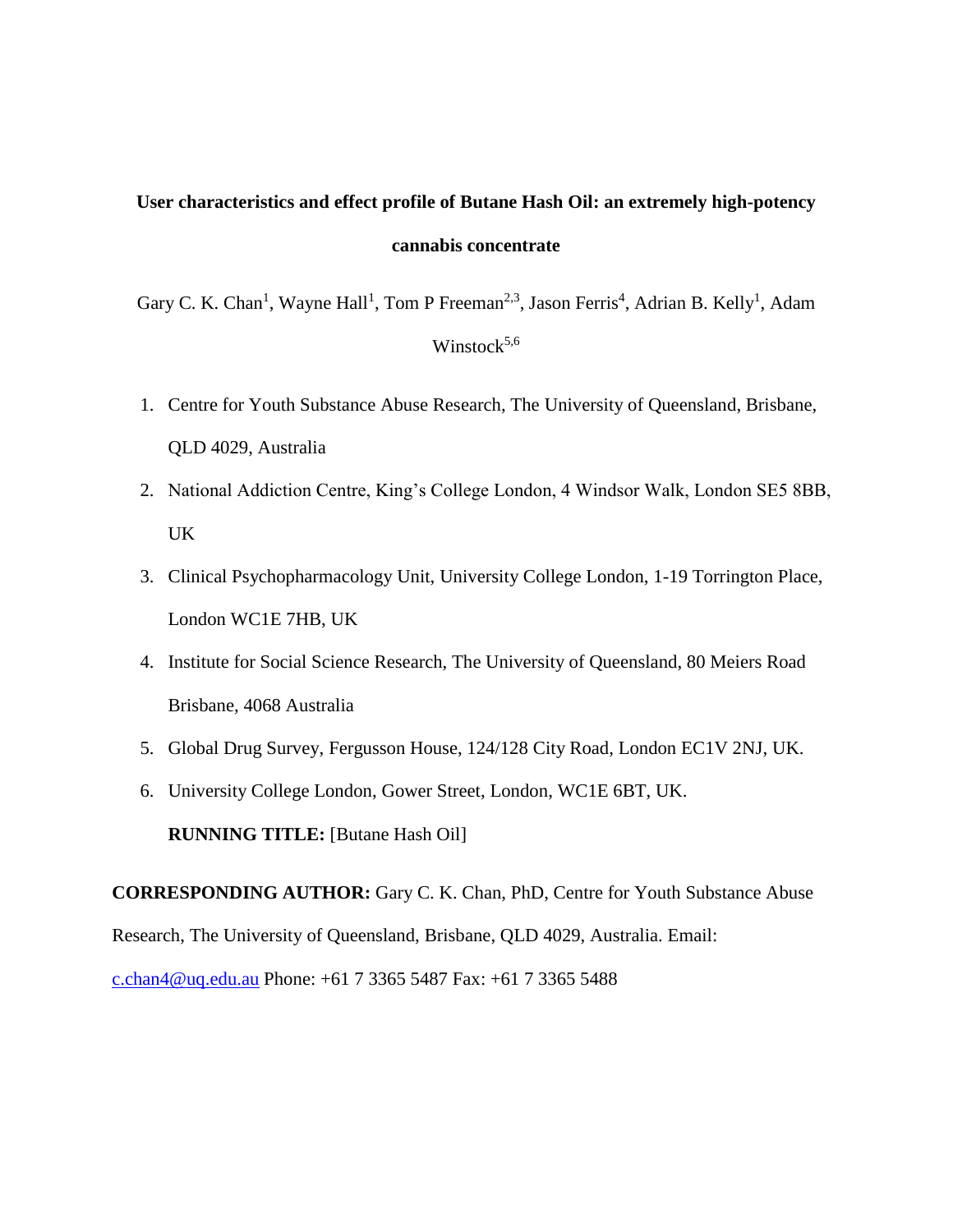**Background:** Recent reports suggest an increase in use of extremely potent cannabis concentrates such as Butane Hash Oil (BHO) in some developed countries. The aims of this study were to examine the characteristics of BHO users and the effect profiles of BHO.

**Design:** Anonymous online survey in over 20 countries in 2014 and 2015. Participants aged 18 years or older were recruited through onward promotion and online social networks. The overall sample size was 181,870. In this sample, 46% ( $N = 83,867$ ) reported using some form of cannabis in the past year, and 3% reported BHO use  $(n = 5.922)$ .

**Measurements:** Participants reported their use of 7 types of cannabis in the past 12 months, the source of their cannabis, reasons for use, use of other illegal substances, and lifetime diagnosis for depression, anxiety and psychosis. Participants were asked to rate subjective effects of BHO and high potency herbal cannabis.

**Findings:** Participants who reported a lifetime diagnosis of depression (OR = 1.15,  $p = .003$ ), anxiety (OR = 1.72,  $p < .001$ ) a larger number of substance use (OR = 1.29,  $p < .001$ ) were more likely to use BHO than only using high potency herbal cannabis. BHO users also reported stronger negative effects and less positive effects when using BHO than high potency herbal cannabis ( $p < .001$ )

**Conclusion:** Mental health problems and other illicit drug use were associated with use of BHO. BHO was reported to have stronger negative and weaker positive effects than high potency herbal cannabis.

**KEY WORDS:** [cannabis concentrate, potency, butane hash oil, THC, user characteristics, profile]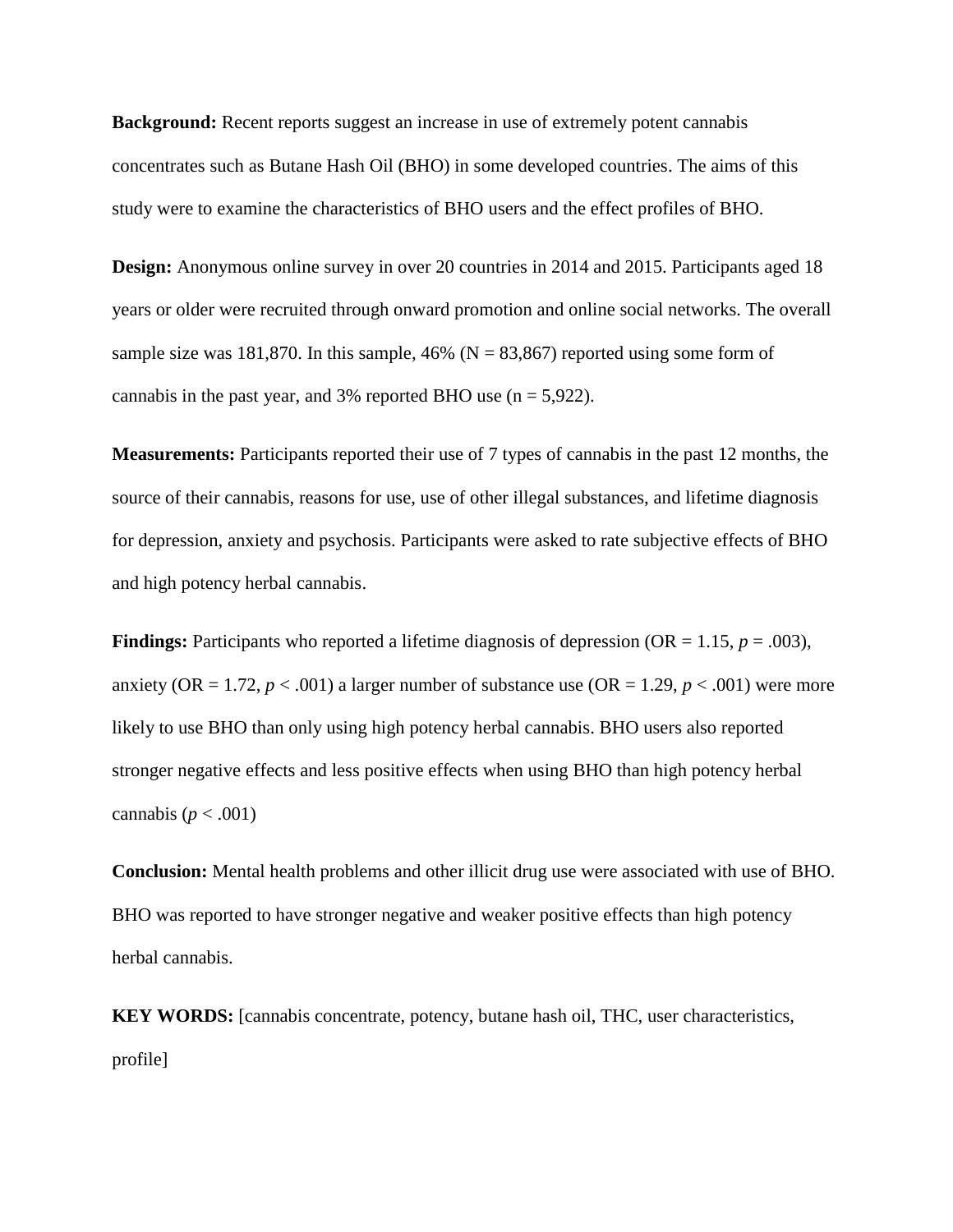#### **1 Introduction**

Cannabis is the most widely used illicit substance globally and this is particularly the case in developed countries. For example, the prevalence of past year cannabis use is 13%, 10% and 12% in the US (SAMHSA, 2014), Australia (AIHW, 2014) and Canada (Rotermann & Langlois, 2015) respectively. There is also evidence that cannabis use has spread to low- and middleincome countries, with a reported prevalence of 7.5% in African countries (UN Office on Drugs and Crime, 2015).

Cannabis users often report relaxation, euphoria, increased sociability and sexual pleasure as the main positive effects (Green et al., 2003). These effects are largely attributable to delta-9 tetrahydrocannabinol (THC), the primary psychoactive constituent in cannabis, but they may also be modulated by cannabidiol (CBD) (Curran et al., 2016; Englund et al., 2017; Iversen, 2001). Cannabis potency is usually defined by THC content, which varies by preparation type (for example, resin, oil or herbal), strain of cannabis and method of cultivation. In 2008, the domestic UK market was dominated by high potency, indoor-grown varieties (e.g. skunk, sensimilla) which contain the highest THC content (approximately 15%), followed by outdoorgrown herbal cannabis (9%) and hash/resin (5%) (Hardwick & King, 2008). Similar results were found for cannabis obtained from UK cannabis users in a naturalistic setting (Freeman et al., 2014), but recent monitoring data are lacking (Freeman & Swift, 2016). In the Netherlands, popular indoor grown herbal cannabis increased in THC content from 9% in 2000 to 20% in 2004 (Pijlman et al., 2005) before decreasing to 15% in 2015 (Niesink et al., 2015). Data from drug enforcement agency seizures (ElSohly et al., 2016) indicated high potency herbal cannabis has become increasingly prevalent in the USA with the overall potency of illicit cannabis rising from 4% in 1995 to 12% in 2014. Based on the results of a single study, the Australian cannabis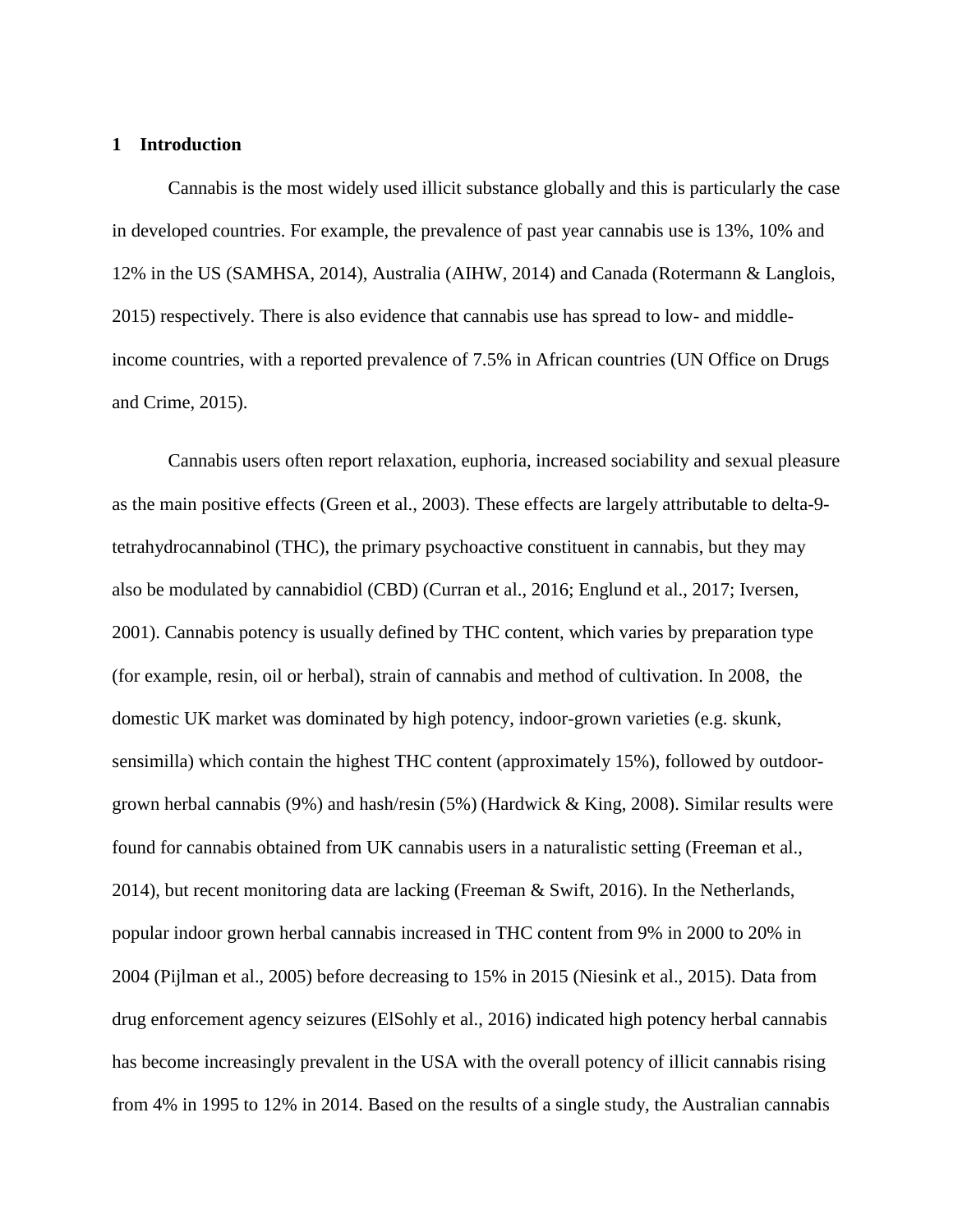market is similarly dominated by high potency herbal cannabis containing approximately 15% THC (Swift et al., 2013). There is some evidence that use of high potency herbal cannabis (e.g. skunk, sensimilla) is associated with greater harms (Hall & Degenhardt, 2015), including higher levels of dependence (Freeman & Winstock, 2015) and an increased risk of developing a psychosis (Di Forti et al., 2015).

More efficient methods of hash/resin production have also been used to produce higher potency products (e.g. 30-40% THC in the United States and Netherlands) (ElSohly et al., 2016; Niesink et al., 2015). Recently, new refined cannabis products with unprecedentedly high THC content (cannabis concentrates) have received increased media coverage in the US (Cavazos-Rehg et al., 2016; Daniulaityte et al., 2015; Stogner & Miller, 2015a, 2015b). Their production appears to have been driven by growth in the medicinal cannabis industry in the US, with the intention of allowing users to limit their exposure to smoked herbal products by using smaller doses of more potent cannabis extracts. Butane Hash Oil (BHO) is one example, commonly referred to as "earwax", "dabs", "butter" and "shatter". It can be prepared through a process called blasting, which involves passing butane through a steel or glass tube packed with dried cannabis trimmings to dissolve the THC. The butane-THC solution is then filtered and BHO obtained by evaporating the butane (Stogner & Miller, 2015b). Alternative methods of extraction include different solvents (e.g. propane) or carbon dioxide extraction. These new methods can produce "cannabis concentrates" with THC content as high as 76% (Raber et al., 2015). The maximum THC content achievable using these new extraction techniques exceeds more traditional methods (e.g. dry extraction to 'kief', water extraction to 'bubble hash') (Raber et al., 2015) and is considerably stronger than high potency herbal cannabis (e.g. 15%). Cannabis concentrate users often obtain a very high dosage of THC in a single hit through a process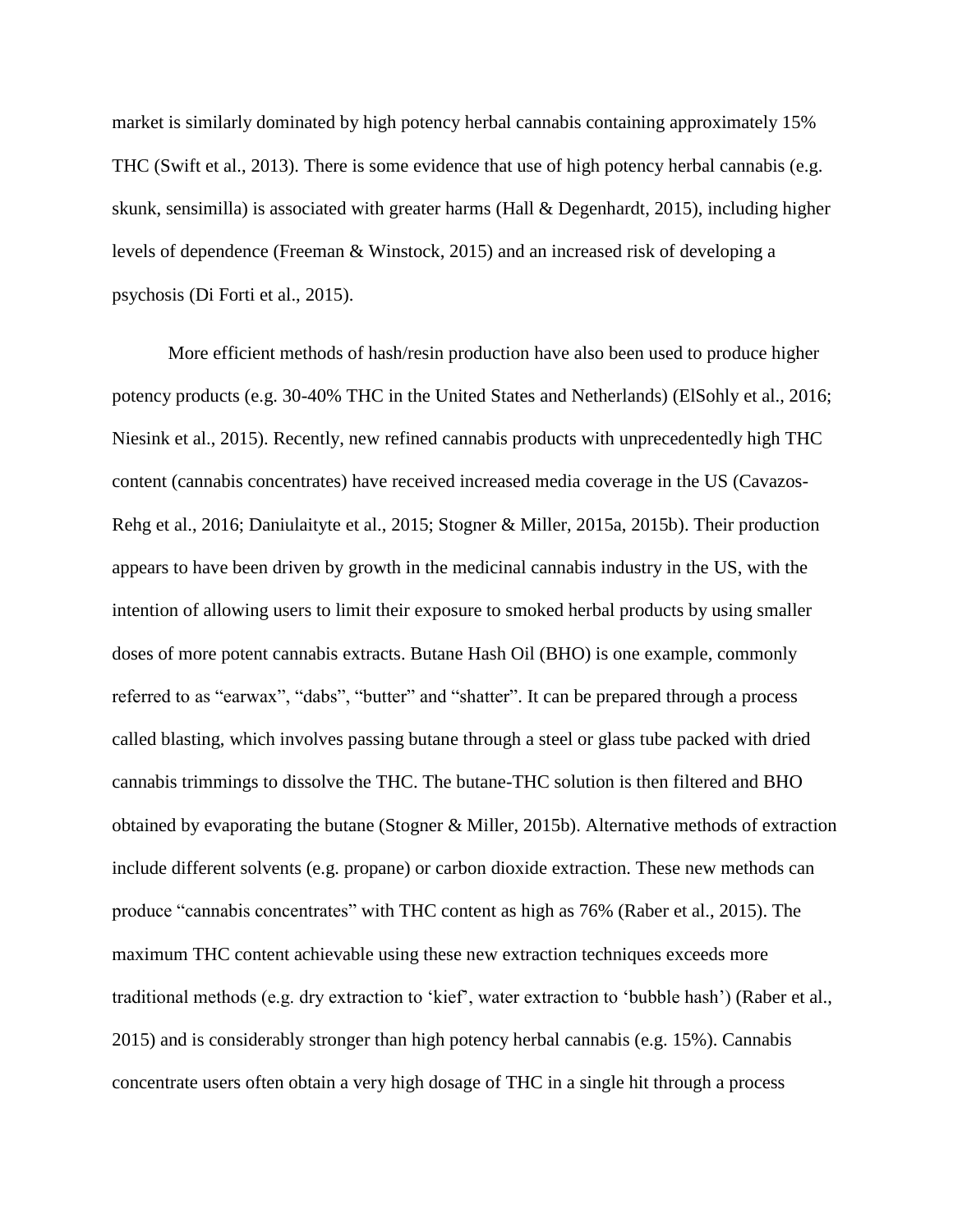known as "dabbing", in which they heat up the product with a blow torch and inhale the vapor via a bong or oil pipe. With e-cigarettes becoming more popular and accessible, a small but significant number of young people report using e-cigarettes to vaporize liquid hash oil (Morean et al., 2015). Additional concerns are that the solvent-based extraction methods (e.g. BHO) pose a significant risk of explosion and associated injury or death during production (Crawford, 2016; Jensen, Bertelotti, et al., 2015). They also leave residual solvents in the final product (Raber et al., 2015). These concerns may be offset by using different extraction methods (e.g. carbon dioxide), but the prevalence of use of these respective methods is currently unclear.

The high THC content in cannabis concentrates and the rapid ingestion of THC might be associated with higher level of dependence, stronger withdrawal and the swifter development of tolerance (Loflin & Earleywine, 2014). While the long term effects of cannabis concentrates such as BHO use are largely unknown, a recent study suggests that their use may heighten short term harms and produce more extreme acute effects, such as fainting (Miller et al., 2016). Use of concentrates has also been associated with an increased incidence of orthostatic hypotension leading to falls and injuries and emergency department visits for burns from explosions caused by overheated elements in "vape pens" (Russo, 2016).

There are other health risks associated with concentrates. A recent study found that up to 70% of pesticide residues may be recruited into the smoked product (Sullivan et al., 2013) even in concentrates produced industrially for markets in US states where use is legal (Russo, 2016). Along with the increased popularity of e-cigarettes and vaping devices, there is an emerging trend for young people to use these devices to vaporise cannabis concentrate (Morean et al., 2015). This might add extra health risk because data from e-cigarette research has shown that the solvents propylene glycol and glycerine, when overheated can produce formaldehyde, a known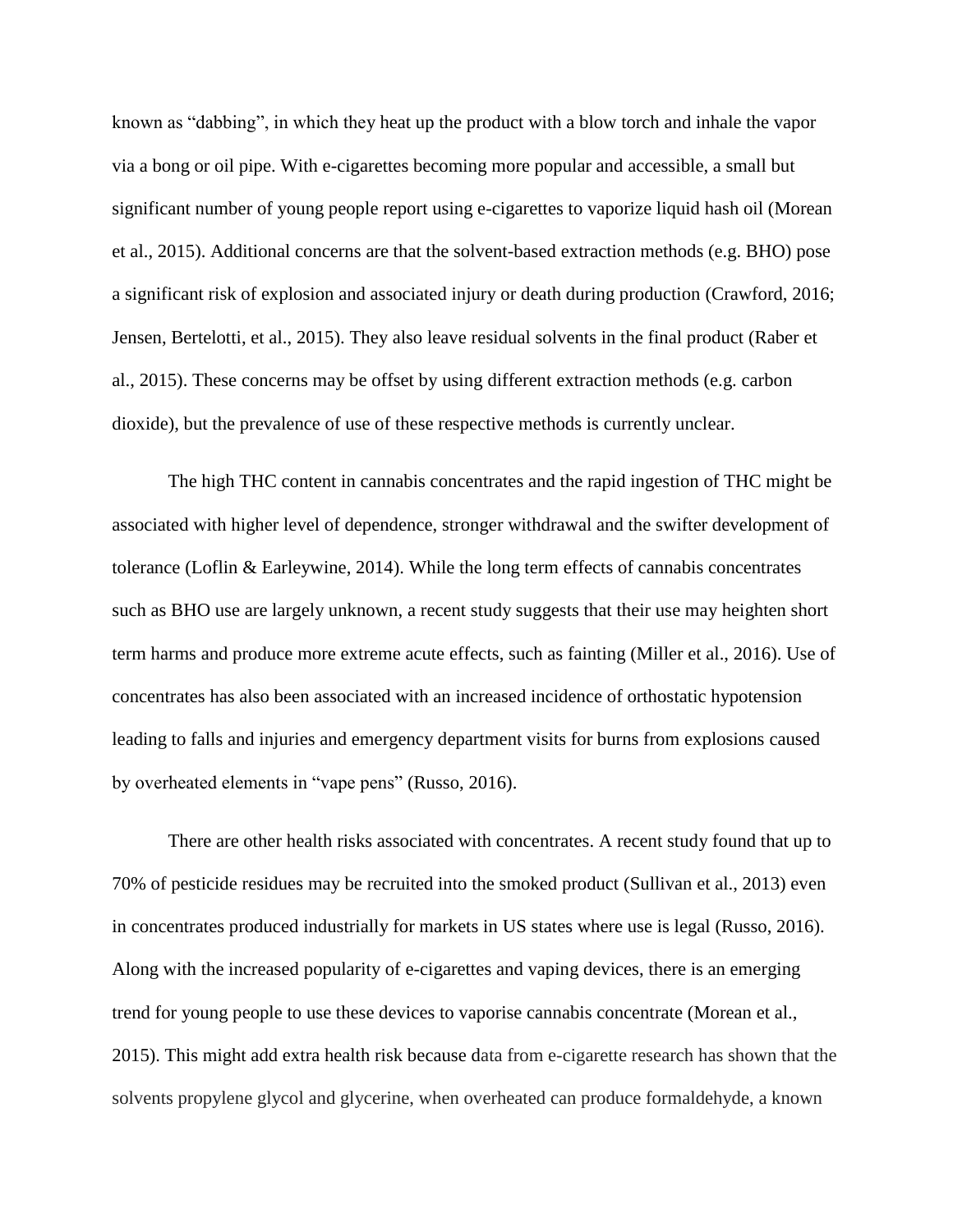carcinogen (Jensen, Luo, et al., 2015). This finding has been confirmed in studies of thinning agents used by cannabis oil commercial producers in Colorado (Troutt & DiDonato, 2017). Users also described a qualitative difference between the effects of BHO and traditional herbal cannabis, with the high produced from BHO more like that achieved by using "harder" drugs (Miller et al., 2016). Despite public health concerns about the recent popularity of BHO and other high potency extracts, there is limited research on their effects. To date the few published studies have been limited by small sample sizes, and these have not yet adequately characterized users. The aims of this study were to examine the profile and characteristics of BHO users, and to compare the effect profiles of BHO and high potency herbal cannabis in a very large sample of drug users recruited in the Global Drug Survey (GDS) in 2015 and 2016.

#### **2 Methods**

#### *2.1 Sample*

GDS is the largest annual survey of drug use in the world. It uses anonymous, encrypted online survey methods to provide rapid access to very large numbers of sentinel drug-using populations (Winstock et al., 2015). As such it is a useful tool for identifying new trends in drug use, drug-related harms and routes of administration (Barratt et al., 2017; Hindocha et al., 2016; Winstock et al., 2011). Data from GDS 2015 and GDS 2016 were used for this study. The overall sample size after data cleaning was 181,870. Sixty three percent of the participants were males and the mean age was  $29.01$  (SD = 11.38; Median: 25). Among this sample, 46% (n = 83,867) reported using some form of cannabis in the past year, and 3% reported BHO use ( $n =$ 5,922).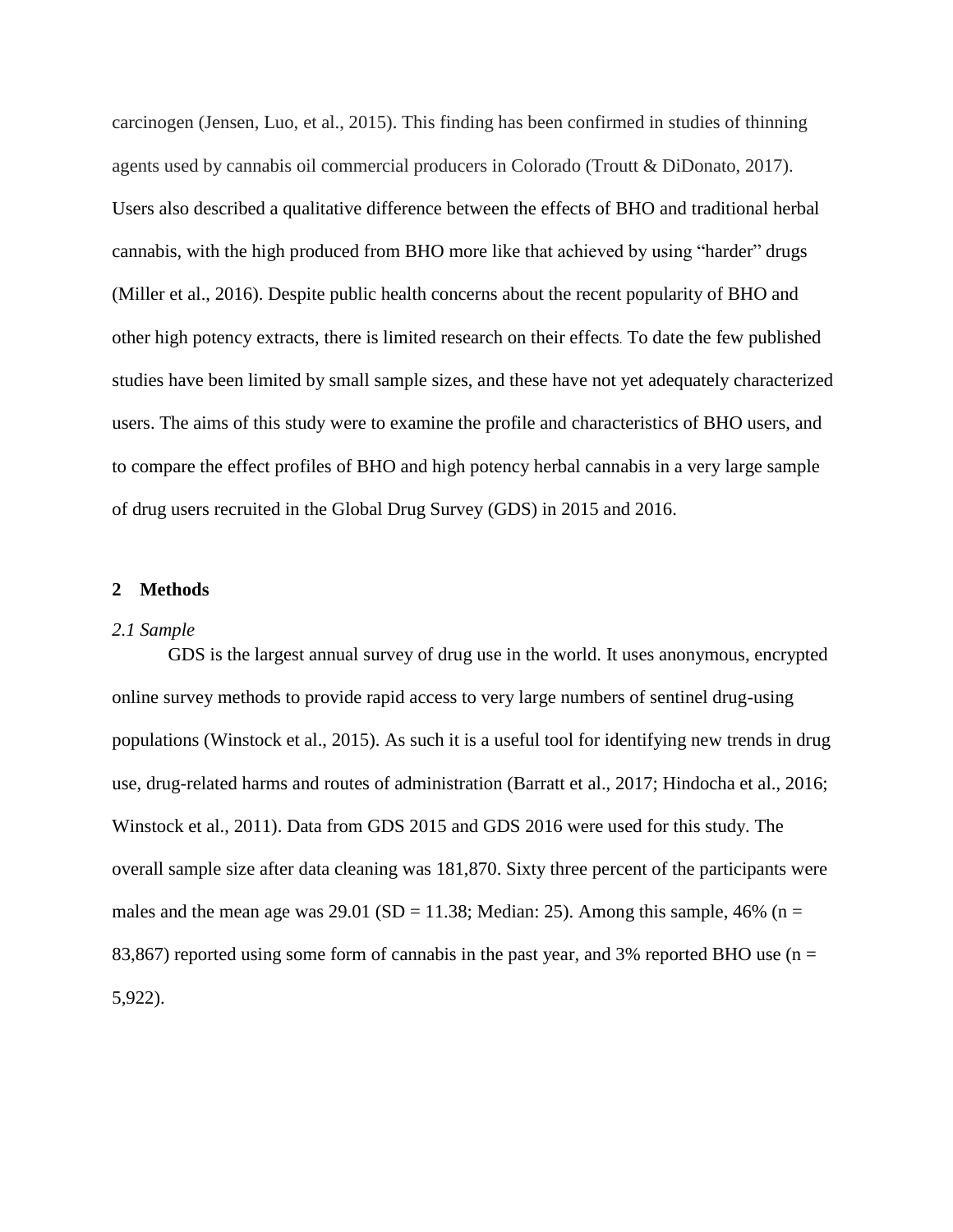#### *2.2 Procedure*

GDS 2015 and GDS 2016 were launched in November 2014 and 2015 respectively through global media partners. Participants were recruited through onward promotion and online social networks on websites including The Guardian, Vice, Ziet-on-Line, Liberation, Fairfax Media in Australia and New Zealand and other international publications. The survey was translated into 10 languages and has partners in over 20 countries. All participants confirmed that they were aged  $\geq 16$  years, and consented for the information they gave to be analysed. Ethical approval was received from the joint South London and Maudsley and Institute of Psychiatry, Psychology and Neuroscience National Health Service (NHS) Research Ethics Committee.

### *2.3 Measures*

*Cannabis use.* Participants were shown pictures of seven forms of cannabis products, including indoor grown high potency herbal cannabis, resin/ hash, outdoor grown herbal weed/ bush/ pressed, edible cannabis, kief, oil and BHO. Self-reported measures of cannabis type have previously been validated against objective THC and CBD content (Freeman et al., 2014; van der Pol et al., 2013). Pictorial aids were used to improve their acceptability among an international sample with diverse cannabis terminology (Potter & Chatwin, 2012). Participants were asked to indicate which types of cannabis they had used in the last 12 months, and were then assigned to four cannabis user groups, *1) Non-user (NON)*, *2) Cannabis user – No high potency herbal cannabis and BHO use (CANN)*, *3) High potency herbal cannabis users with no BHO use (HI-POT*), and 4) *BHO users*. These categories were mutually exclusive. Table 1 shows the types of cannabis used by the four groups. For participants who classified as CANN, 95% used normal weed and none used high potency herbal cannabis or BHO; for participants who were HI-POT, all of them used high potency herbal cannabis but no BHO use; BHO users tended to use a wide range of cannabis products.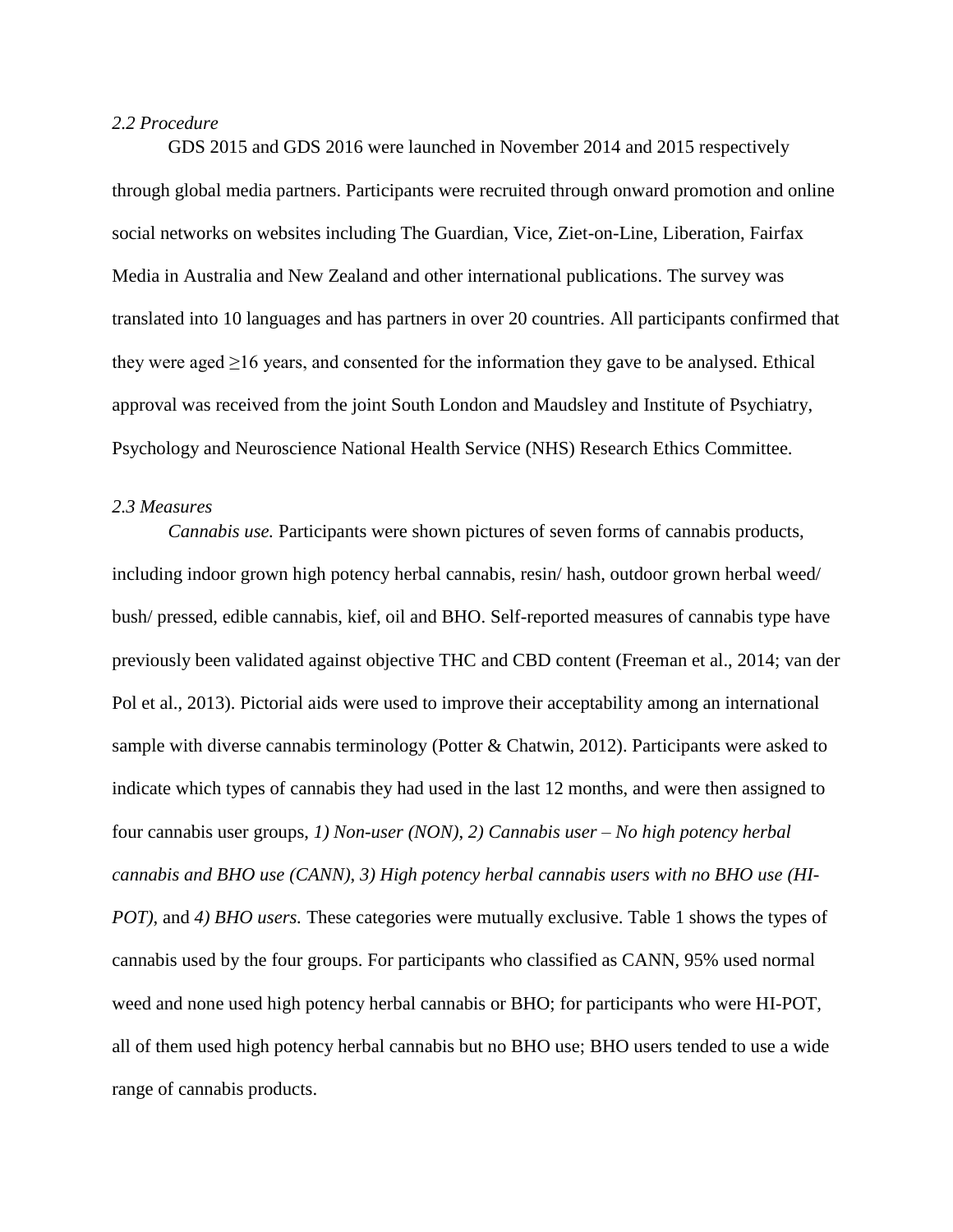*Source of cannabis* was assessed using the items "How do you acquire your cannabis?" with the following response items: "I buy it", "I grow it" and "I get it on prescription". These responses were not mutually exclusive. For *reasons of use*, participants were asked to choose one of the following reasons "I use cannabis exclusively for recreational (pleasure) purposes", "I use cannabis sometimes for medical reasons and most of the time for recreational purposes", "I use cannabis most of the time for medical reasons and sometimes for recreational purposes" and "I use cannabis exclusively for medical reasons". The subjective effects of BHO and high potency herbal cannabis were measured using 20 items on a 10-point scale (From 1 "Least" to 10 "Maximum"). Example items were "How strong would you rate this type of cannabis overall?" and "How would you rate its overall pleasurable effects?" Only data from participants who reported both BHO and high potency herbal cannabis use were included in the comparison of subjective effects.

*Other drug use.* Participants were given a list of drugs, including MDMA, Cocaine, Amphetamine/ Methamphetamine, Heroin and LSD, and were asked to indicate if they had used each of them in the past 12 months. *Mental Health.* Participants were asked to indicate if they had received a diagnosis for depression, anxiety and/or psychosis in their lifetime.

#### *2.4 Analysis*

Comparisons of types of cannabis users and their demographic variables, mental health variables, other substance use variables, source of cannabis and reasons for use were performed using chi-square tests and ANOVAs. Two multinomial logistic regressions examined the adjusted associations between these variables and group membership. The reference groups in these two models were *CANN* and *HI-POT* respectively. Missing data were accounted for by multiple imputation. Five datasets were imputed to fill in missing values in the data (Rubin,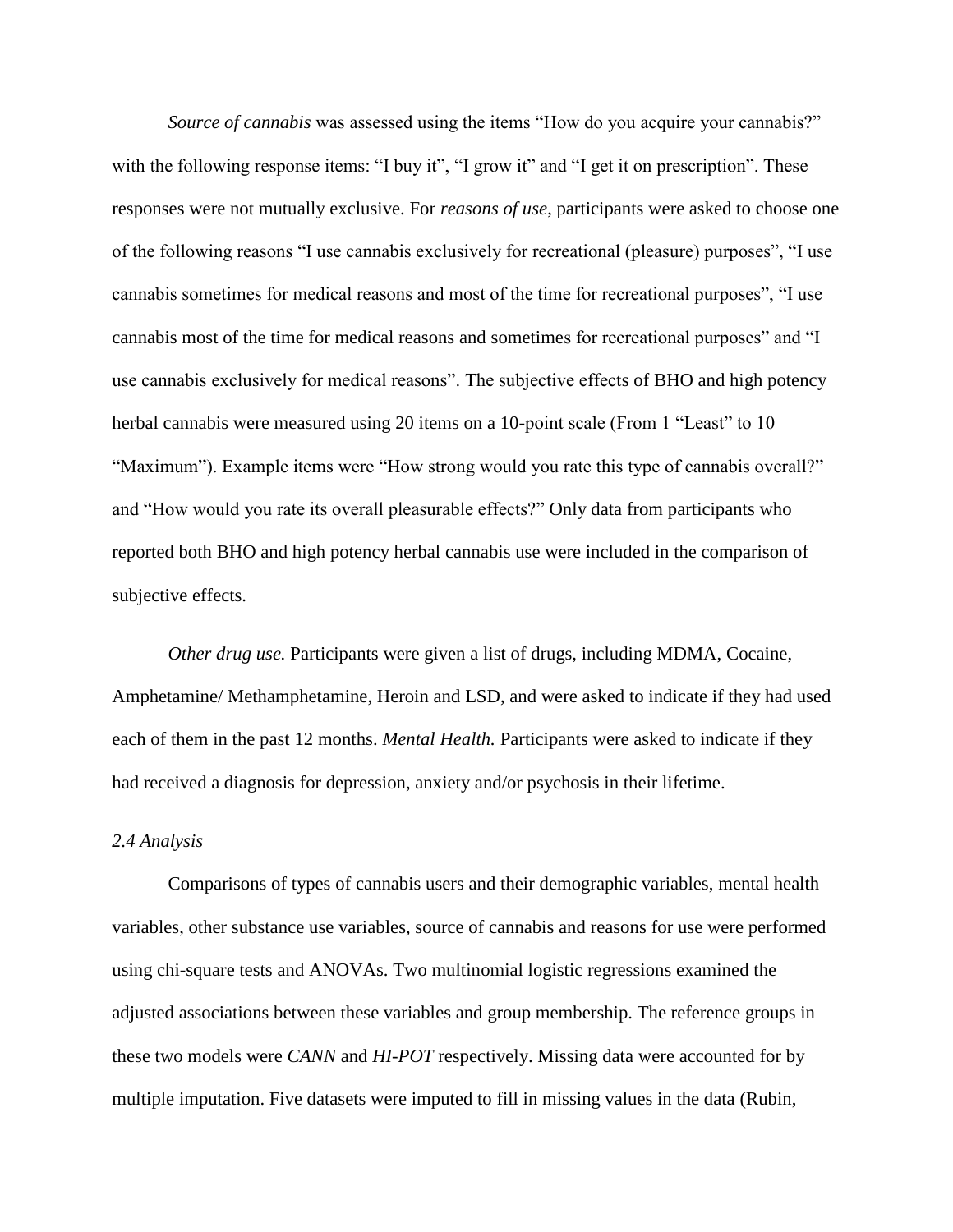2009). Paired-sample t-tests were used to compare the subjective effects of high potency herbal cannabis and BHO in those participants who reported use of both types of cannabis. All analyses were done in STATA 13 (StataCorp, 2013).

#### **3 Results**

Table 2 shows the demographic profiles of different types of cannabis users. BHO users were younger, more likely to be male, less likely to have attained a higher education, less likely to be heterosexual, and more likely to use cannabis daily/almost daily, than non-users and cannabis users who had not used high potency cannabis use or BHO  $(p < .001)$ .

Tables 3 shows the substance use, mental health and reason for use profiles of BHO users. They were more likely to use MDMA, cocaine, amphetamine/methamphetamine, heroin and LSD  $(p < .001)$  and were more likely to report a lifetime diagnosis of psychosis, depression and anxiety  $(p < .001)$ . BHO users were more likely to have obtained their cannabis through prescription and to report using cannabis for medical purposes. Both high potency herbal cannabis users and BHO users were also more likely to report growing and purchasing their cannabis.

Table 4 shows the results from multinomial logistic regressions. Compared to *CANN*, participants who were male,  $OR = 3.07$ ,  $p < .001$ , transgender,  $OR = 2.14$ ,  $p < .001$ , bisexual, OR  $= 1.19, p < .001$ , had lifetime diagnosis for depression, OR = 1.34,  $p < .001$  and anxiety, OR = 1.80,  $p < .001$ , and used a large number of substances, OR = 1.66,  $p < .001$  were more likely to be BHO users. Having a higher level of education ( $p < .001$ ) and being younger, OR = 0.99,  $p <$ .001 were associated with a lower likelihood of BHO use.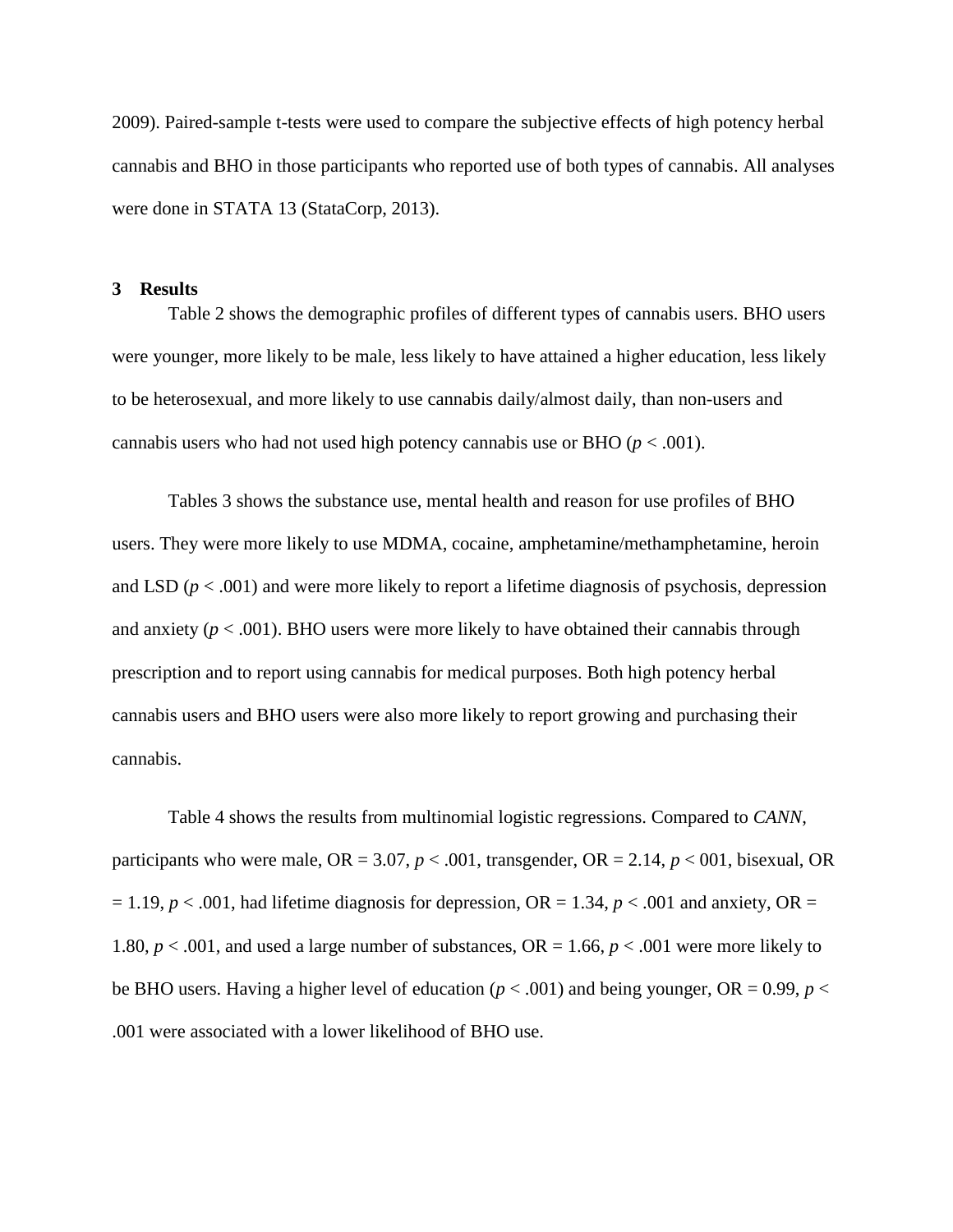Compared to *HI-POT* users (Last 2 columns in Table 4), participants who were older, OR = 1.01, *p* < .001, male, OR = 1.48, *p* < .001, bisexual, OR = 1.22, *p* < .001, had lifetime diagnosis of depression,  $OR = 1.15$ ,  $p = .003$  and anxiety,  $OR = 1.72$ ,  $p < .001$ , and used a larger number of illicit substances,  $OR = 1.29$ ,  $p < .001$ , were more likely to be BHO users. Having a higher level of education was associated with a lower likelihood of BHO use,  $p < .001$ .

Table 5 shows the effect profiles of BHO and high potency herbal cannabis. Users of both types of cannabis generally reported that BHO was stronger than high potency herbal cannabis and they reported more negative and fewer positive effects when they used BHO.

#### **4 Discussion**

In the largest study to date, we found that BHO use was strongly associated with higher rates of self-reported anxiety and depression and other illicit drug use than high-potency herbal cannabis. BHO users were more likely to have a lower education level and to be bisexual. These results were generally consistent with previous research showing that users of more potent form of cannabis (higher level of THC) experienced higher level of harms, such as a stronger association between high potency cannabis and psychosis (Di Forti et al., 2015), and higher levels of cannabis dependence (Freeman & Winstock, 2015).

We found a significant association between cannabis potency and mental health profiles. Participants with a lifetime diagnosis of depression were 1.18 more likely to use high-potency herbal cannabis and 1.34 more likely to use BHO. A similar pattern was found for anxiety. Although participants with a diagnosis of anxiety were no more likely to use high potency herbal cannabis, they were 1.80 times more likely to use BHO. BHO use was not associated with lifetime diagnosis of psychosis but this non-significant result should be interpreted with caution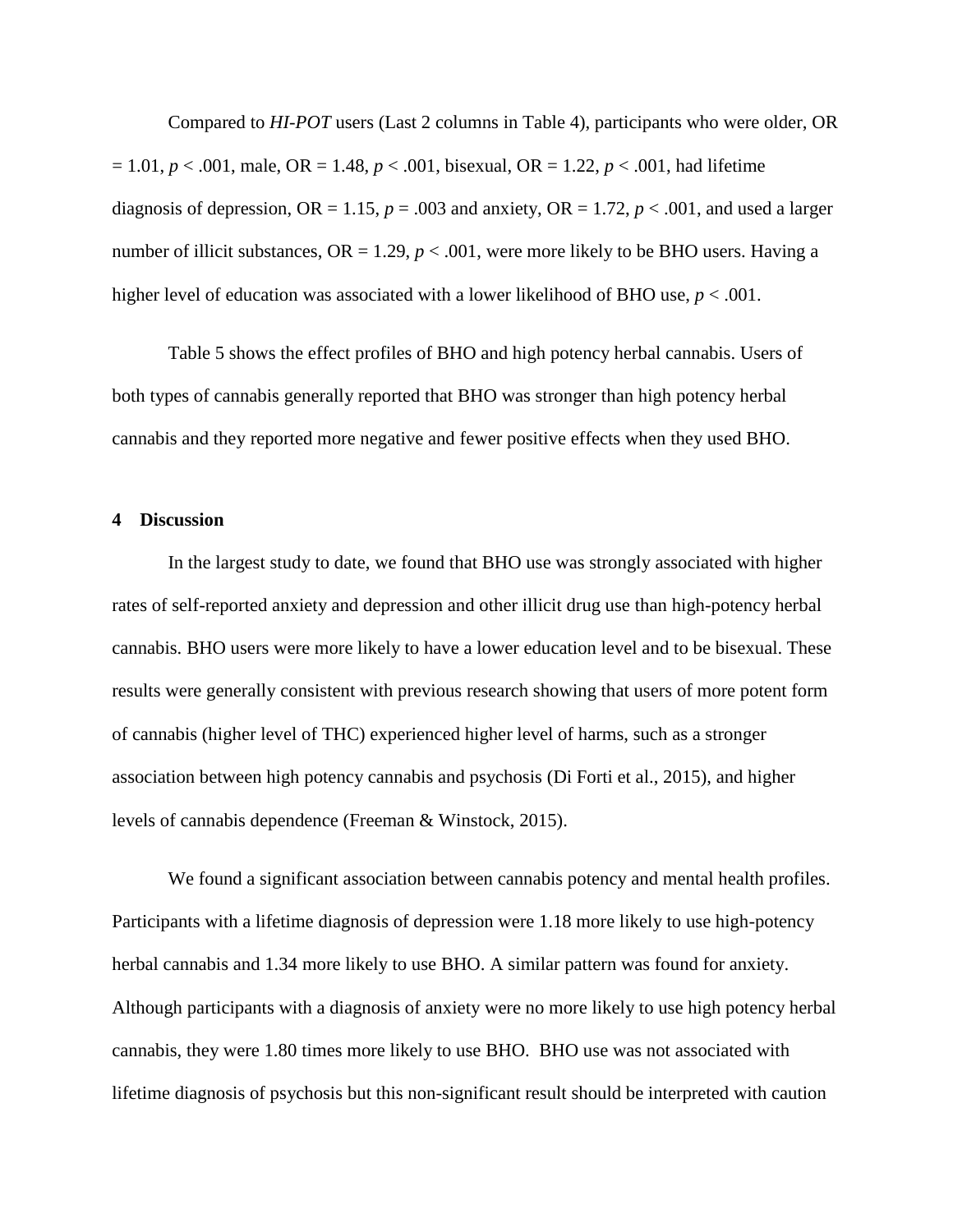because the rate of psychosis in the sample was very low. Consistent with previous research (Di Forti et al., 2015), use of high-potency herbal cannabis was associated with a greater incidence of psychosis than use of less potent forms of cannabis and no cannabis use.

Our study was cross-sectional and so causality cannot be inferred. It is possible that participants with a worse mental health profile may use BHO to self-medicate symptoms of depression and anxiety (Hall & Degenhardt, 2015). Our finding that BHO users were much more likely to report using cannabis for medical purposes and to obtain their cannabis via prescription was consistent with this self-medication hypothesis. However, the relationship between BHO use and poorer mental health may also be bidirectional. While using cannabis with high THC content may improve mood in the short term, it could exacerbate users' symptom in long term (Hall & Degenhardt, 2015). It may also be that people who use cannabis to treat medical conditions are themselves more likely to report poorer mental health, given the association between chronic physical illness and poorer mental health (De Hert et al., 2011). Further research is needed to determine the incidence of adverse effects of BHO for medical use.

A previous qualitative study found that BHO users were enthusiastic about its effects which they reported as positive and pleasurable (Miller et al., 2016). However, that study was limited by a small sample size  $(n=6)$  and only included people involved in treatment for druginvolved offences. By contrast, our large global dataset on participants who had experience with both BHO and high potency herbal cannabis showed that the effect profiles of BHO and high potency herbal were similar but BHO users generally reported more negative experiences, such as being more restless and anxious, and more forgetful when stoned. They also reported fewer positive experiences with BHO, such as feeling less pleasure and less relaxed. Interestingly, the largest difference we found was a lower 'urge to use more when stoned' for BHO than for high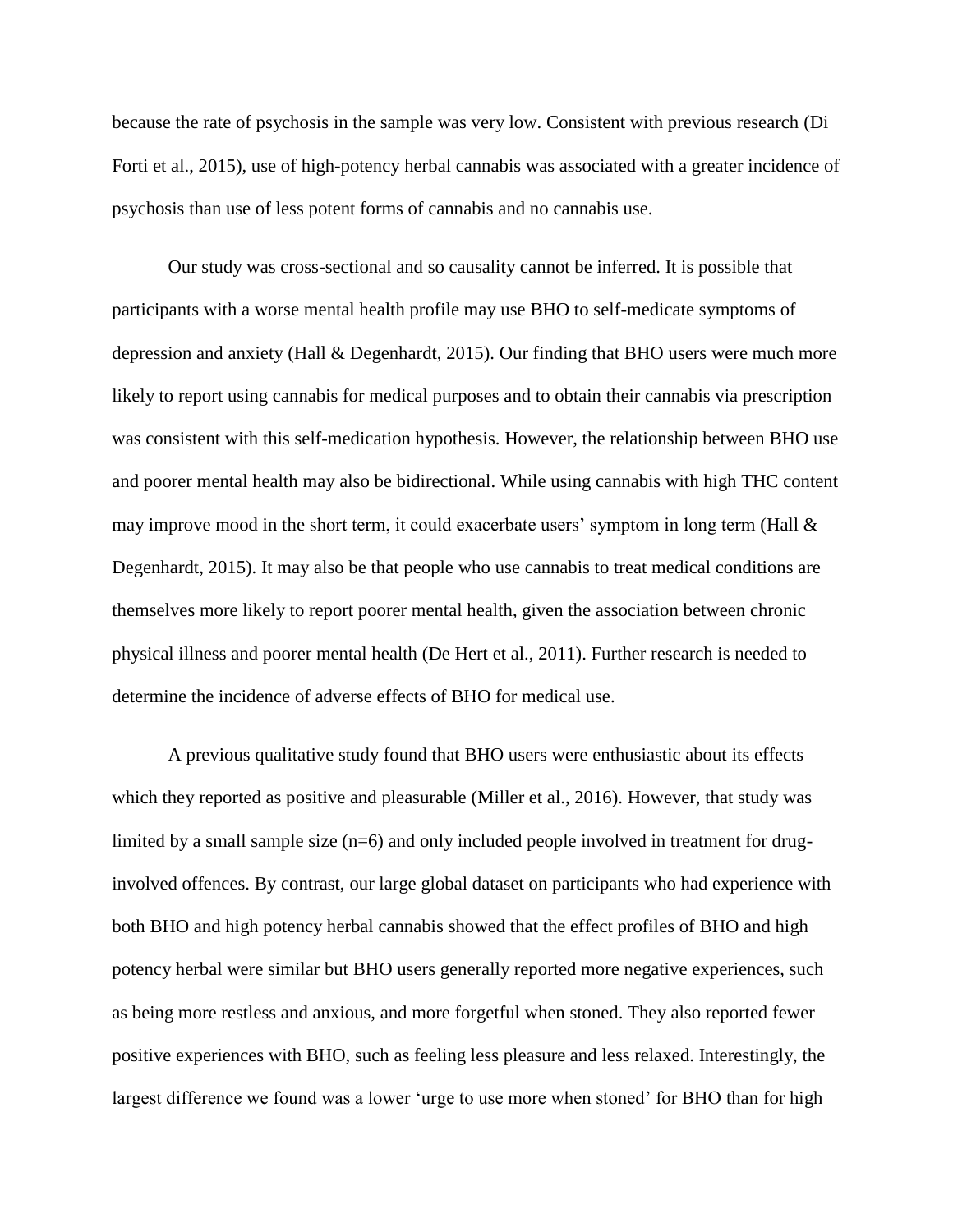potency herbal cannabis. This finding is consistent with human and animal data suggesting that extremely high doses of THC are less reinforcing (and can be more aversive) than moderately high doses (Curran et al., 2016).

There are several limitations in the current study. Firstly, our sample is a non-probability sample. However, the web-based method used in the GDS was an efficient way of gaining indepth knowledge of drug use behaviours, and this is best suited to the comparison of use patterns and harms between population sub-segments. While this method allowed us to recruit a large sample who reported BHO use, this might limit the generalizability of our findings to the general population. However, it should be noted that prevalence of BHO use in the general population was low, and the cost of undertaking a general population survey to obtain a comparable sized sample would be prohibitively high. Our sample was from a sentinel drug-using population and provided important information about the characteristics of BHO users. Second, our study was based on cross-sectional self-reported survey, and therefore, causality cannot be inferred. In common with most online surveys, we were not able to assess the mental condition of the participants at the time of the survey, and we were not able to check if the participants gave consent under the influence of any substance. However, since the survey is completely anonymous and participants can withdraw from the study anytime by closing their web browser, there would be minimal risks to the participants. Thirdly, we focused on a single extraction technique (butane) and did not address alternative methods such as carbon dioxide (Raber et al., 2015). We selected BHO as it has been most frequently reported form in the literature to date, and we specifically asked users whether they had used this particular product. However it is possible that some users were unaware of the extraction technique used; some of our BHO sample may have used concentrates that were extracted using alternative methods. Nevertheless,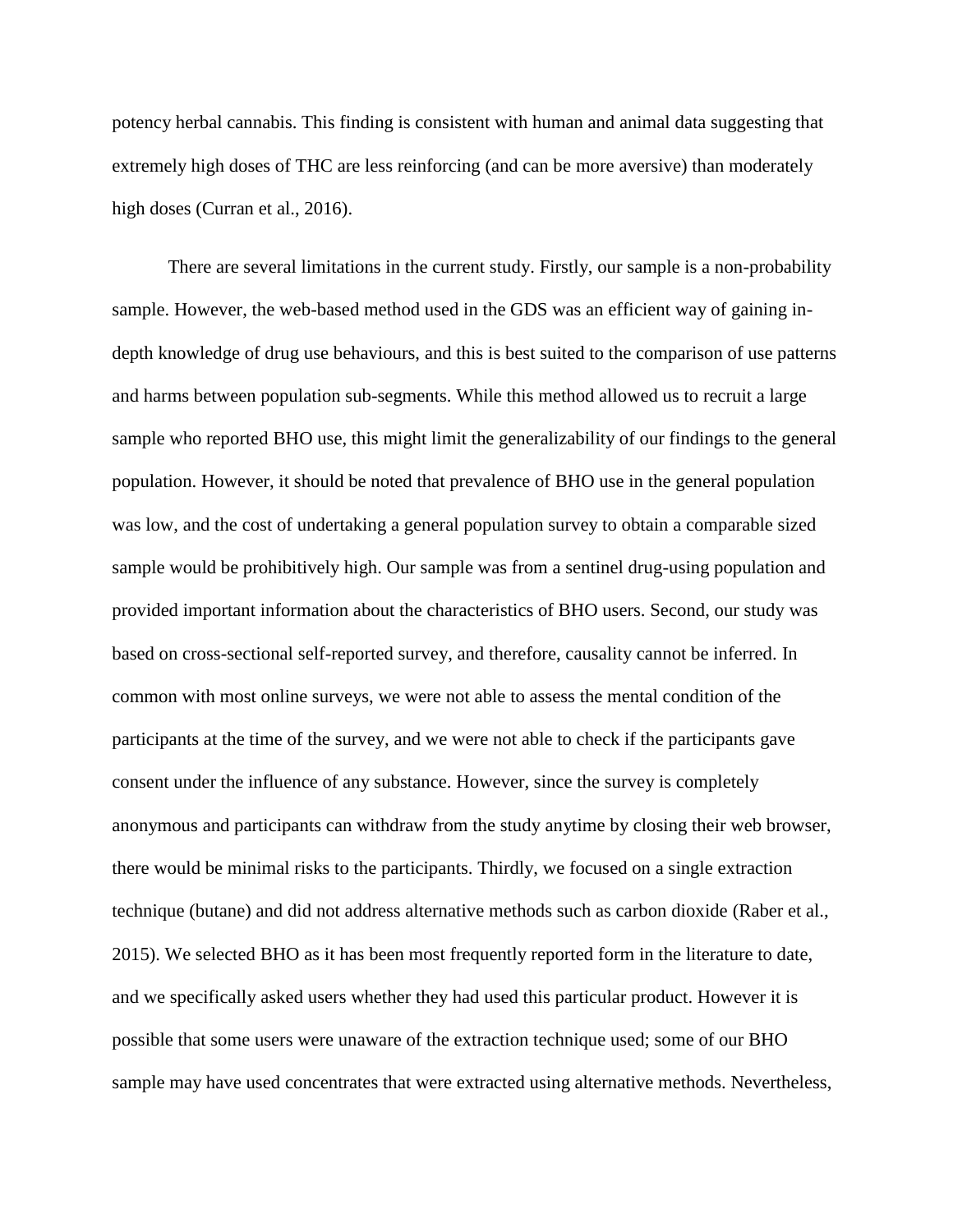our cannabis questions (seven different cannabis products, each depicted by text and image) is the most comprehensive we are aware of to date and it excluded alternatives such as traditional cannabis oil and dry extract (kief). Finally, we were unable to verify cannabinoid doses in BHO and other forms of cannabis. This is an important issue, because higher potency cannabis products could potentially reduce respiratory harms if users are able to adjust (titrate) the amount they use. There is some evidence for titration with traditional forms of cannabis, although this is not of sufficient magnitude to entirely offset the increased dose of THC received when using higher potency products (Freeman et al., 2014; van der Pol et al., 2013).

#### **5 Conclusion**

BHO is a form of refined cannabis product with a very high level of THC, the primary psychoactive ingredient in cannabis. This is the largest study of BHO users to date and the first to examine BHO user profiles. Although use was reportedly more common among those who used it for medical reasons, it was also associated with poorer mental health and greater use of other illicit substances. BHO was also reported to produce stronger negative and weaker positive effects than traditional high potency cannabis.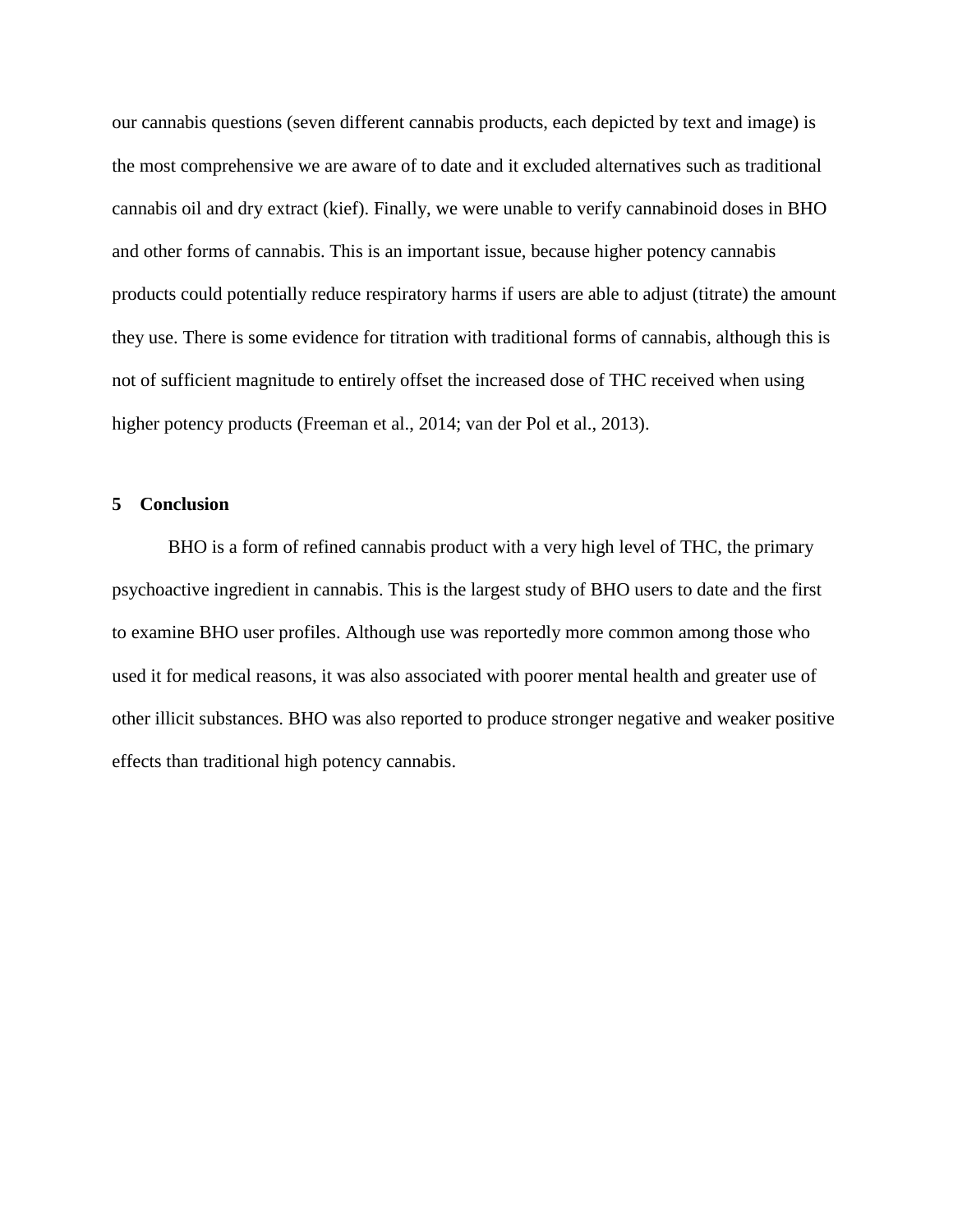## **6 Acknowledgements**

Tom Freeman was supported by a Senior Academic Fellowship from the Society for the Study of Addiction.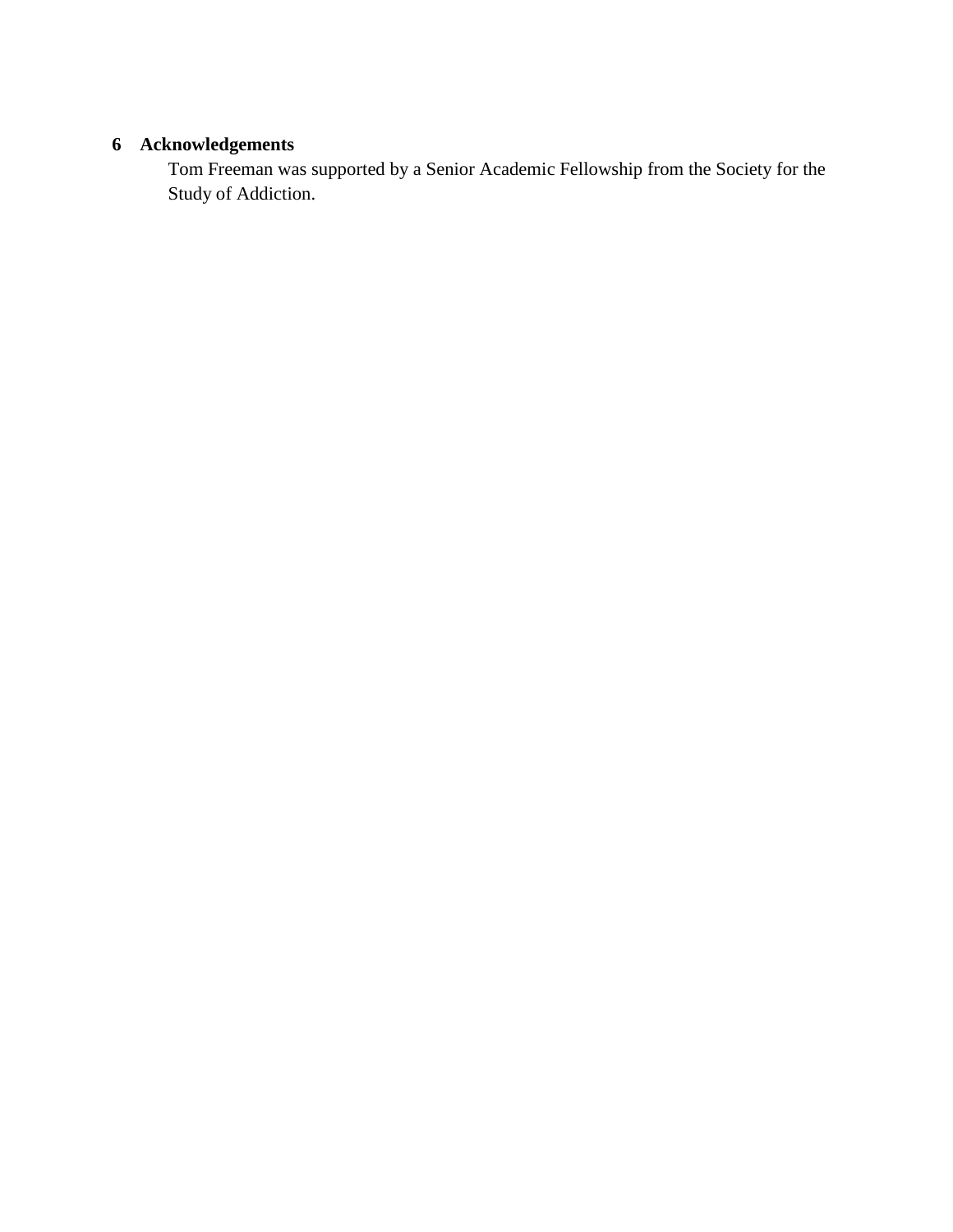Table 1. Types of cannabis used by different types of cannabis users.

|                              | Non-user ( $N = 98,003$ ) |                          | Cannabis user - No<br>high potency herbal<br>cannabis and BHO use<br>$(N = 25,371)$ |              | High potency herbal<br>cannabis users, no BHO<br>use $(N = 52,574)$ |                | BHO users $(N = 5,922)$ |        |
|------------------------------|---------------------------|--------------------------|-------------------------------------------------------------------------------------|--------------|---------------------------------------------------------------------|----------------|-------------------------|--------|
|                              | N                         | $\%$                     | N                                                                                   | $\%$         | N                                                                   | $\%$           | N                       | $\%$   |
| High potency herbal cannabis | $\overline{\phantom{a}}$  |                          | $\mathbf{0}$                                                                        | $\mathbf{0}$ | 52574                                                               | 100.00         | 5676                    | 95.85  |
| Resin/Hash                   |                           | $\overline{\phantom{0}}$ | 10278                                                                               | 40.51        | 32619                                                               | 62.04          | 4485                    | 75.73  |
| Normal weed                  |                           | $\overline{\phantom{0}}$ | 24129                                                                               | 95.10        | 45104                                                               | 85.79          | 4619                    | 78.00  |
| <b>Edibles Group</b>         |                           | $\overline{\phantom{0}}$ | 4992                                                                                | 19.68        | 17870                                                               | 33.99          | 4321                    | 72.97  |
| Kief Group                   |                           | $\overline{\phantom{a}}$ | 1179                                                                                | 4.65         | 11735                                                               | 22.32          | 4005                    | 67.63  |
| Oil Group                    |                           | $\overline{\phantom{a}}$ | 692                                                                                 | 2.73         | 4039                                                                | 7.68           | 3720                    | 62.82  |
| Butane hash oil              |                           |                          | 0                                                                                   | $\mathbf{0}$ | $\theta$                                                            | $\overline{0}$ | 5922                    | 100.00 |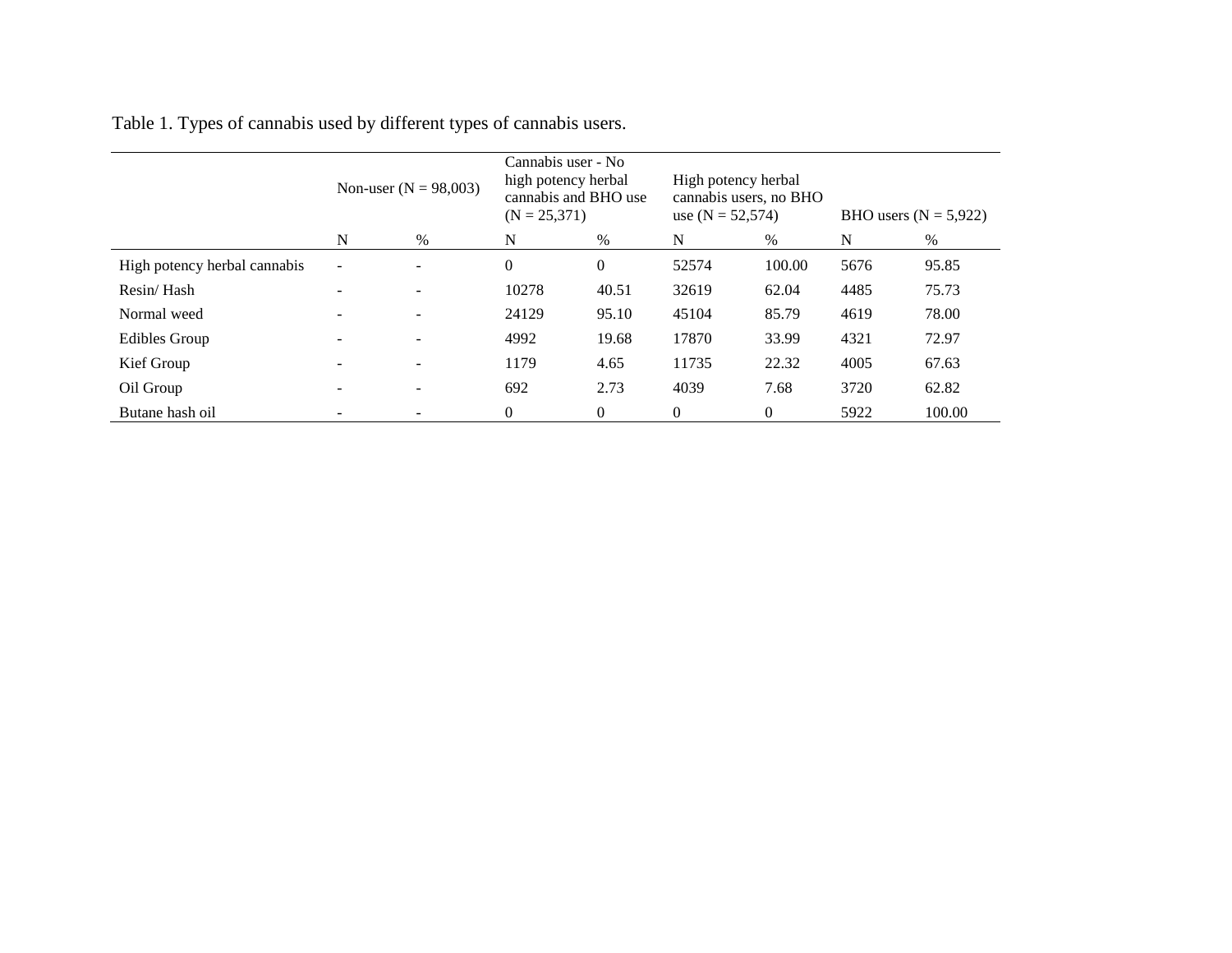|                                                                             | Non-user                 |            | Cannabis user - No high<br>potency herbal cannabis and<br><b>BHO</b> use |            | users, no BHO use | High potency herbal cannabis | <b>BHO</b> users |           |                           |
|-----------------------------------------------------------------------------|--------------------------|------------|--------------------------------------------------------------------------|------------|-------------------|------------------------------|------------------|-----------|---------------------------|
| Demographic                                                                 | ${\bf N}$                | $\%$       | ${\bf N}$                                                                | $\%$       | $\mathbf N$       | $\%$                         | ${\bf N}$        | $\%$      | $Chi-sq$                  |
| Gender                                                                      |                          |            |                                                                          |            |                   |                              |                  |           |                           |
| Female                                                                      | 41,401                   | 42.96      | 9,924                                                                    | 39.69      | 12,880            | 24.91                        | 1,127            | 19.49     | 5567***                   |
| Male                                                                        | 54,576                   | 56.63      | 14.962                                                                   | 59.84      | 38,582            | 74.63                        | 4,618            | 79.85     |                           |
| Transgender                                                                 | 398                      | 0.41       | 117                                                                      | 0.47       | 238               | 0.46                         | 38               | 0.66      |                           |
| Education                                                                   |                          |            |                                                                          |            |                   |                              |                  |           |                           |
| Below high school                                                           | 12978                    | 13.58      | 3280                                                                     | 13.29      | 9423              | 18.51                        | 1467             | 26.21     | 4413***                   |
| Finish high school                                                          | 13091                    | 13.70      | 4644                                                                     | 18.82      | 10778             | 21.17                        | 1370             | 24.48     |                           |
| College certificate/diploma                                                 | 24454                    | 25.58      | 6703                                                                     | 27.16      | 13995             | 27.49                        | 1207             | 21.57     |                           |
| Undergraduate or above                                                      | 45060                    | 47.14      | 10049                                                                    | 40.72      | 16711             | 32.83                        | 1553             | 27.75     |                           |
| Sexual orientation                                                          |                          |            |                                                                          |            |                   |                              |                  |           |                           |
| <b>Bisexual</b>                                                             | 6458                     | 6.91       | 2842                                                                     | 11.61      | 5510              | 10.90                        | 796              | 14.18     | 1287***                   |
| Heterosexual                                                                | 81587                    | 87.29      | 20099                                                                    | 82.10      | 42789             | 84.67                        | 4630             | 82.49     |                           |
| Homosexual                                                                  | 5423                     | 5.80       | 1540                                                                     | 5.29       | 2240              | 4.43                         | 187              | 3.33      |                           |
| Daily/ almost daily use (5 or more days a week) of any<br>types of cannabis |                          |            |                                                                          |            |                   |                              |                  |           |                           |
| N <sub>o</sub>                                                              | $\overline{\phantom{a}}$ |            | 24065                                                                    | 94.85      | 46881             | 89.17                        | 4737             | 79.99     | 1387***                   |
| Yes                                                                         | $\overline{\phantom{a}}$ |            | 1306                                                                     | 5.15       | 5693              | 10.83                        | 1185             | 20.01     |                           |
|                                                                             | M                        | ${\rm SD}$ | M                                                                        | ${\rm SD}$ | M                 | ${\rm SD}$                   | M                | <b>SD</b> | $\boldsymbol{\mathrm{F}}$ |
| Age                                                                         | 31.30                    | 12.29      | 27.61                                                                    | 10.75      | 25.80             | 8.87                         | 25.68            | 9.43      | 3118***                   |

|  | Table 2. Profiles of different cannabis users (Demographic). |  |  |  |  |  |
|--|--------------------------------------------------------------|--|--|--|--|--|
|--|--------------------------------------------------------------|--|--|--|--|--|

 $***p$  < .001.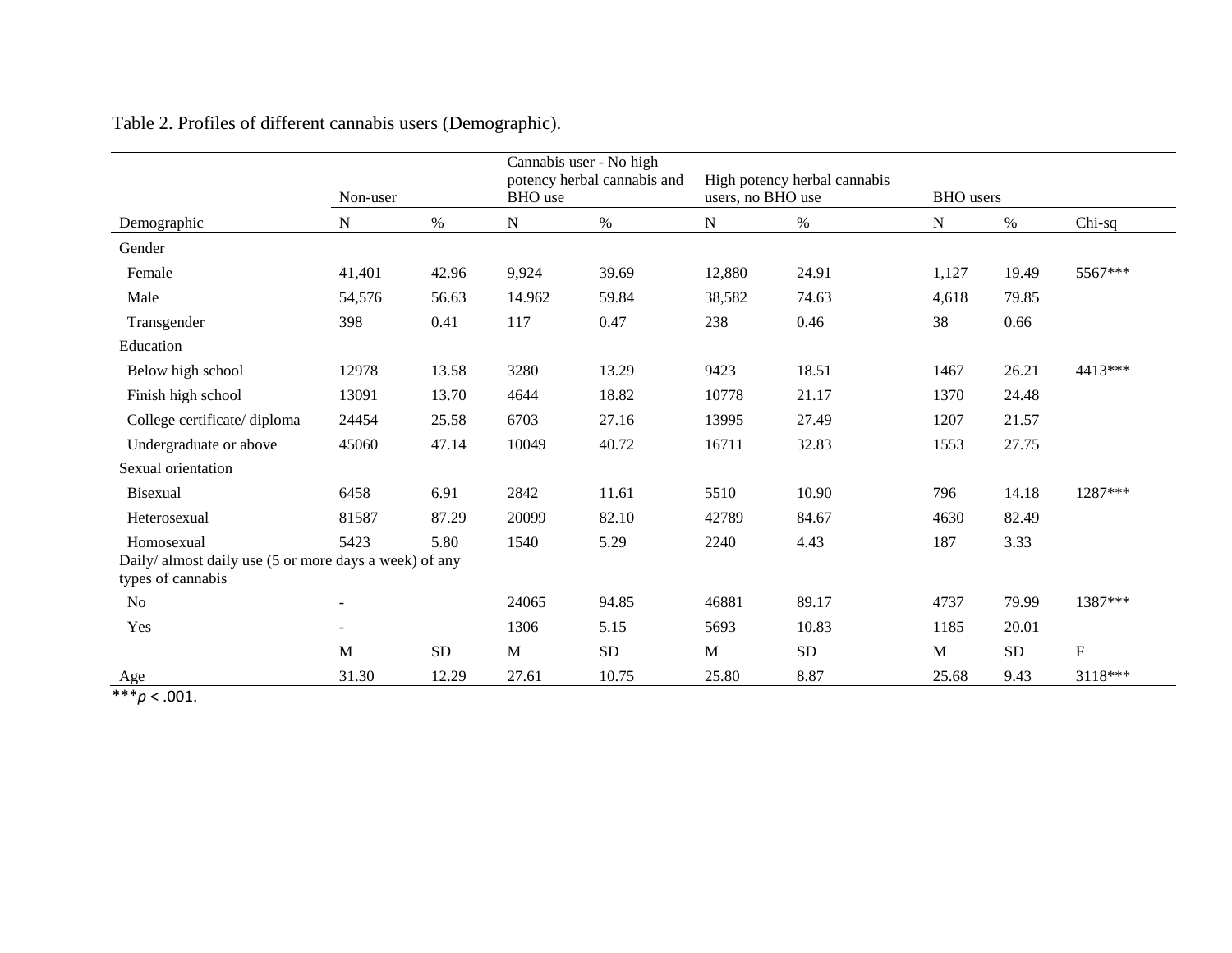|                                                   | Non-user  |            | Cannabis user - No high<br>potency herbal cannabis and<br><b>BHO</b> use |           | High potency herbal<br>cannabis users, no BHO<br>use |            | <b>BHO</b> users |           |              |
|---------------------------------------------------|-----------|------------|--------------------------------------------------------------------------|-----------|------------------------------------------------------|------------|------------------|-----------|--------------|
| Past 12 months substance use                      | N         | $\%$       | N                                                                        | $\%$      | N                                                    | $\%$       | N                | $\%$      | Chi-sq       |
| MDMA use                                          | 12549     | 12.80      | 8308                                                                     | 32.75     | 24241                                                | 46.11      | 3071             | 51.86     | 22286***     |
| Cocaine use                                       | 9101      | 9.29       | 5554                                                                     | 21.89     | 16001                                                | 30.44      | 2530             | 42.72     | 13114***     |
| Amphetamine/Methamphetamine use                   | 5570      | 5.68       | 3001                                                                     | 11.83     | 11446                                                | 21.77      | 1416             | 23.91     | 9390***      |
| Heroin use                                        | 416       | 0.42       | 173                                                                      | 0.68      | 594                                                  | 1.13       | 228              | 3.85      | 972***       |
| LSD use                                           | 2528      | 2.58       | 3158                                                                     | 12.45     | 10844                                                | 20.63      | 2527             | 42.67     | 18937***     |
|                                                   | M         | ${\rm SD}$ | $\mathbf M$                                                              | <b>SD</b> | $\mathbf M$                                          | ${\rm SD}$ | $\mathbf{M}$     | <b>SD</b> | F-statistics |
| Number of substance use                           | 0.31      | 0.77       | 0.80                                                                     | 1.07      | 1.20                                                 | 1.24       | 1.65             | 1.35      | 11467***     |
| Mental health                                     | ${\bf N}$ | $\%$       | N                                                                        | $\%$      | ${\bf N}$                                            | $\%$       | ${\bf N}$        | $\%$      | Chi-sq       |
| Psychosis                                         | 688       | 0.71       | 170                                                                      | 0.68      | 541                                                  | 1.04       | 57               | 1.50      | 83.59***     |
| Depression                                        | 12539     | 12.96      | 3363                                                                     | 13.38     | 7250                                                 | 13.96      | 1158             | 19.90     | 237.10***    |
| Anxiety                                           | 7500      | 7.75       | 2183                                                                     | 8.69      | 4589                                                 | 8.84       | 886              | 15.23     | 418.32***    |
| Obtaining cannabis                                |           |            | N                                                                        | $\%$      | N                                                    | $\%$       | N                | $\%$      | Chi-sq       |
| Purchase                                          |           |            | 20512                                                                    | 80.85     | 48249                                                | 91.77      | 5296             | 89.50     | 1987***      |
| Grow                                              |           |            | 1747                                                                     | 6.89      | 5611                                                 | 10.67      | 1068             | 18.05     | 723***       |
| Through prescription                              |           |            | 205                                                                      | 0.81      | 535                                                  | 1.02       | 425              | 7.18      | 1565***      |
| Reason for using cannabis                         | N         | $\%$       | N                                                                        | %         | ${\bf N}$                                            | $\%$       | ${\bf N}$        | %         | Chi-sq       |
| Exclusively for recreational use                  |           |            | 20588                                                                    | 84.12     | 37319                                                | 72.17      | 2425             | 41.67     | 4730***      |
| Sometimes for medical and mainly for recreational |           |            | 3033                                                                     | 12.39     | 12171                                                | 23.54      | 2649             | 45.48     |              |
| Mainly for medical but sometimes for recreational |           |            | 690                                                                      | 2.82      | 2003                                                 | 3.38       | 676              | 11.62     |              |
| Exclusively for medical                           |           |            | 164                                                                      | 0.67      | 220                                                  | 0.43       | 72               | 1.24      |              |

Table 3. Profiles of different cannabis users (Past 12 months substance use and mental health).

\*\*\*  $p < .001$ .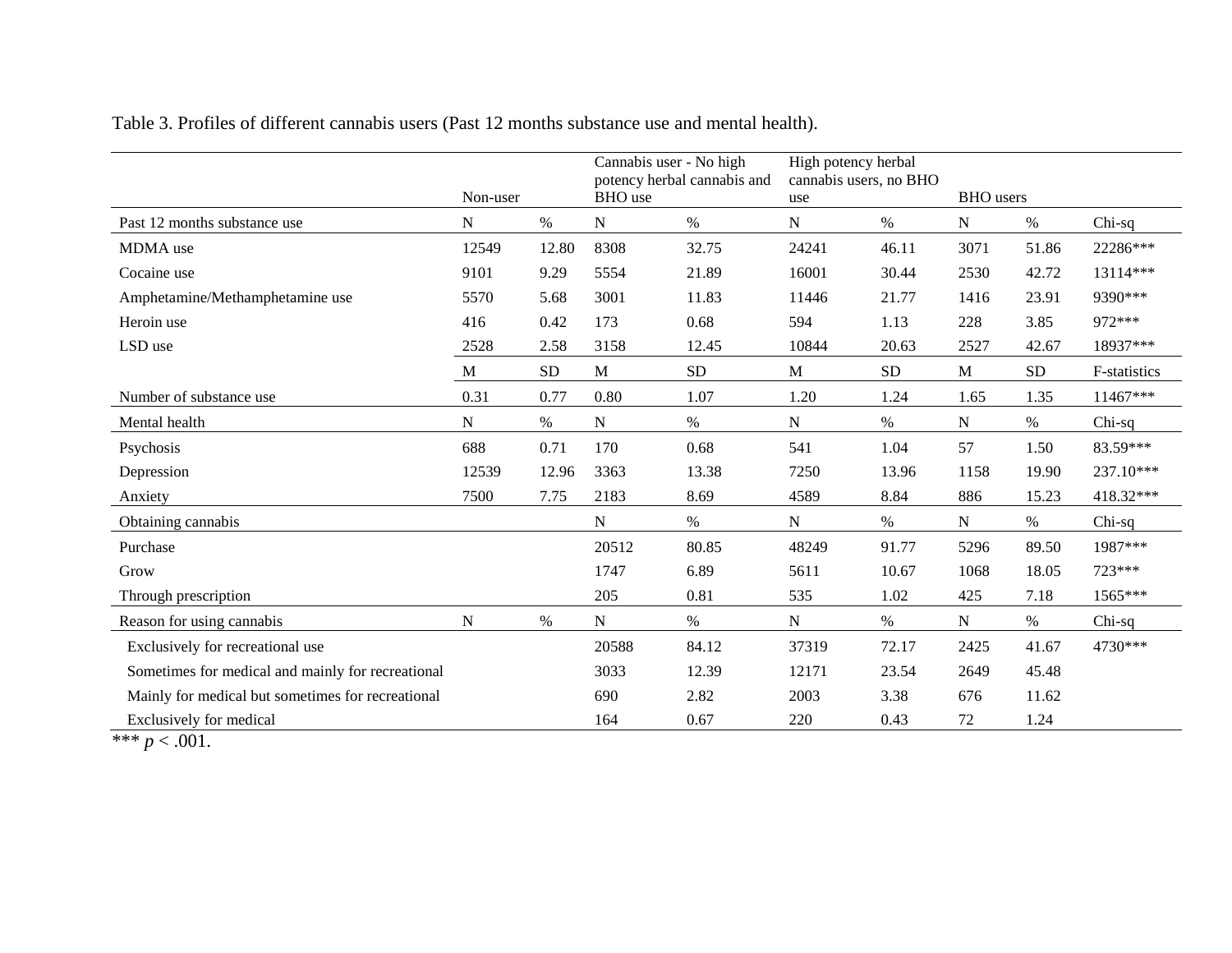|                                             |           | Ref: Cannabis user with no high potency cannabis and BHO use |           | Ref: High potency herbal cannabis use,<br>no BHO use |           |                  |           |              |
|---------------------------------------------|-----------|--------------------------------------------------------------|-----------|------------------------------------------------------|-----------|------------------|-----------|--------------|
|                                             | Non-user  |                                                              |           | High potency herbal cannabis<br>users $-$ no BHO use |           | <b>BHO</b> users |           |              |
|                                             | <b>OR</b> | 95% CI                                                       | <b>OR</b> | 95% CI                                               | <b>OR</b> | 95% CI           | <b>OR</b> | 95% CI       |
| Age                                         | $1.02***$ | (1.02, 1.02)                                                 | $0.98***$ | (0.98, 0.99)                                         | $0.99***$ | (0.99, 0.99)     | $1.01***$ | (1, 1.01)    |
| Gender (Ref: Female)                        |           |                                                              |           |                                                      |           |                  |           |              |
| Male                                        | $0.80***$ | (0.77, 0.82)                                                 | $2.08***$ | (2.01, 2.15)                                         | 3.07***   | (2.85, 3.30)     | $1.48***$ | (1.38, 1.59) |
| Transgender                                 | 0.95      | (0.76, 1.18)                                                 | $1.55***$ | (1.24, 1.94)                                         | 2.14***   | (1.44, 3.16)     | 1.38      | (0.96, 1.98) |
| Education level (Ref: Below high school)    |           |                                                              |           |                                                      |           |                  |           |              |
| Finished high school                        | $0.78***$ | (0.74, 0.82)                                                 | $0.80***$ | (0.76, 0.85)                                         | $0.66***$ | (0.60, 0.72)     | $0.82***$ | (0.76, 0.89) |
| College certificate/diploma                 | 0.97      | (0.92, 1.02)                                                 | $0.76***$ | (0.72, 0.80)                                         | $0.43***$ | (0.40, 0.47)     | $0.57***$ | (0.53, 0.62) |
| Undergraduate or above                      | 1.03      | (0.98, 1.08)                                                 | $0.68***$ | (0.64, 0.71)                                         | $0.42***$ | (0.38, 0.48)     | $0.62***$ | (0.57, 0.67) |
| Sexual orientation (Ref: Heterosexual)      |           |                                                              |           |                                                      |           |                  |           |              |
| <b>Bisexual</b>                             | $0.63***$ | (0.60, 0.66)                                                 | 0.96      | (0.91, 1.01)                                         | $1.19***$ | (1.09, 1.30)     | $1.22***$ | (1.14, 1.35) |
| Homosexual                                  | 0.96      | (0.91, 1.02)                                                 | $0.61***$ | (0.57, 0.65)                                         | $0.41***$ | (0.35, 0.47)     | $0.67***$ | (0.57, 0.77) |
| Number of substance use                     | $0.59***$ | (0.58, 0.59)                                                 | $1.30***$ | (1.28, 1.32)                                         | $1.66***$ | (1.63, 1.70)     | 1.29***   | (1.25, 1.31) |
| Psychosis                                   | $1.27**$  | (1.06, 1.51)                                                 | 1.28**    | (1.07, 1.53)                                         | 1.11      | (0.85, 1.46)     | 0.89      | (0.69, 1.09) |
| Depression                                  | 1.00      | (0.94, 1.05)                                                 | $1.18***$ | (1.11, 1.25)                                         | $1.34***$ | (1.21, 1.48)     | $1.15***$ | (1.03, 1.25) |
| Anxiety<br>$0.04 \pm 0.01$<br>$\sim$ $\sim$ | $0.92**$  | (0.86, 0.98)                                                 | 1.05      | (0.98, 1.12)                                         | 1.80***   | (1.60, 2.01)     | $1.72***$ | (1.55, 1.91) |

Table 4. Multinomial logistic regression (Ref: Cannabis user - No high potency herbal cannabis and BHO use)

 $\frac{P_{\text{max}}}{x * * p} < .001; **p < .01.$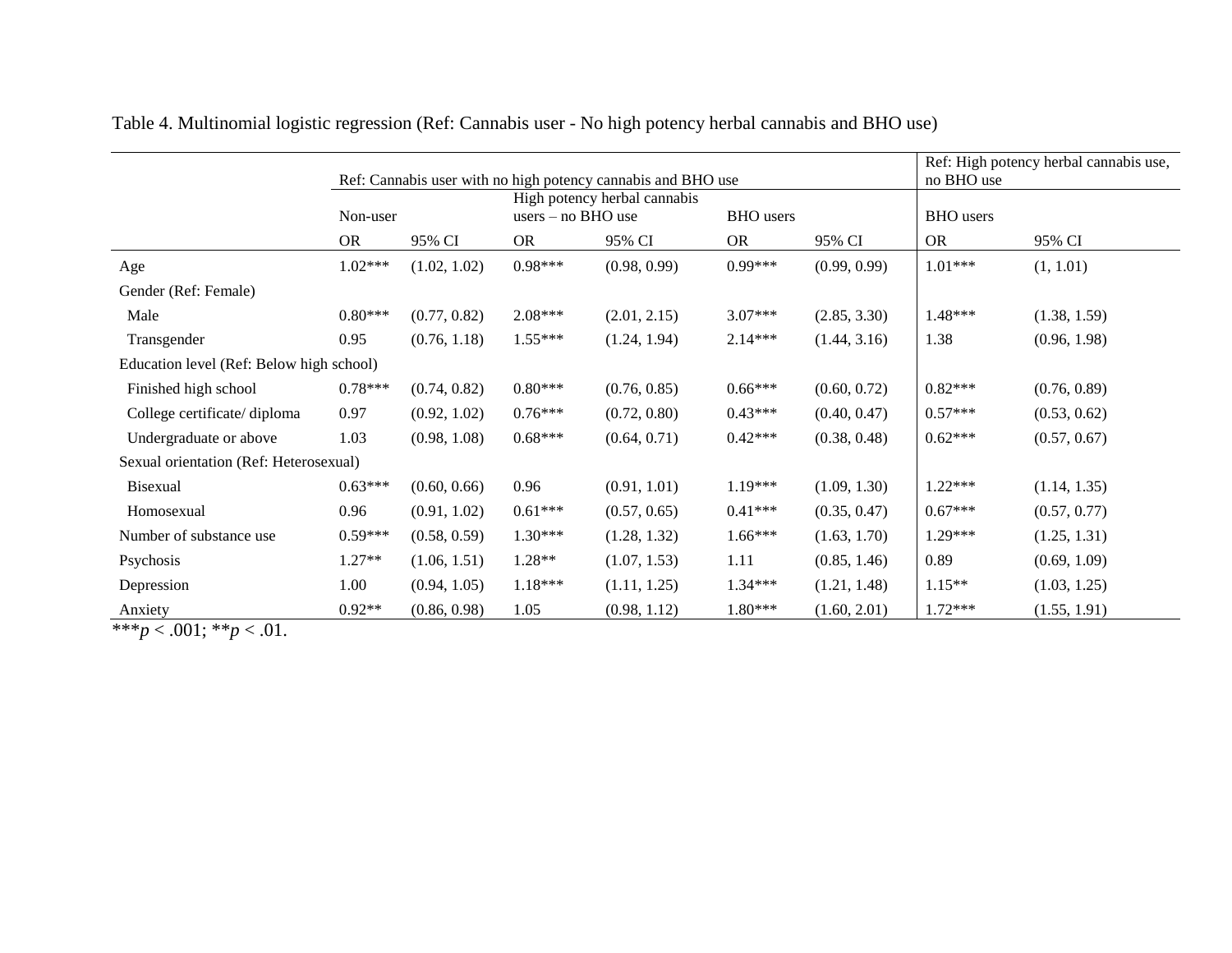BHO High potency herbal cannabis M SD M SD t Cohen's D N (Potential N =  $5676$ ) Urge to use more when stoned 3.91 2.40 4.74 2.53 24.72\*\*\* 0.39 4014 Taste 6.91 2.43 7.88 2.01 22.16\*\*\* 0.34 4291 Overall pleasurable effect 7.79 1.89 8.44 1.51 21.12**\*\*\*** 0.32 4422 Increase appetite 5.95 2.43 6.64 2.21 21.27<sup>\*\*\*</sup> 0.33 4227 Ability to talk comfortably 6.64 2.48 7.13 2.24 16.39<sup>\*\*\*</sup> 0.25 4293 Overall strength 8.49 1.57 8.00 1.43 16.41**\*\*\*** 0.25 4453 Overall ability to function 6.39 2.42 6.93 2.33 15.35\*\*\* 0.24 4226 Preoccupied/ distracted 4.82 2.48 4.41 2.32 14.48\*\*\* 0.23 3939 Forgetful when stoned 5.28 2.44 4.86 2.32 14.27\*\*\* 0.22 4173 Restless/Anxious 3.73 2.43 3.22 2.15 12.99\*\*\* 0.22 3558 Purity 7.42 2.38 8.04 2.34 13.48\*\*\* 0.21 4075 Harmful effect on lungs 4.40 2.44 4.80 2.35 10.53<sup>\*\*\*</sup> 0.17 4023 Worried about talking/looking at you  $3.26$   $2.48$   $2.95$   $2.23$   $10.57***$  0.18  $3473$ Relaxed 2.10 7.59 2.10 7.94 1.74 10.57\*\*\* 0.15 4397 Sedated/ sleepy 5.61 2.29 5.29 2.16 9.33\*\*\* 0.14 4224 Thought racing 3.67 2.48 3.43 2.39 7.97\*\*\* 0.13 3575 Hangover effect 2.65 2.15 2.42 2.03 7.52\*\*\* 0.13 3314 Overall negative effect 2.95 2.04 2.74 1.95 6.69\*\*\* 0.11 3597 Giggle/laugh 5.74 2.42 5.77 2.49 1.06 0.02 4092 Sensory experience alteration 5.91 2.44 5.92 2.45 0.36 0.01 4098

Table 5. Effect profiles of BHO and high potency cannabis (only participants who responded to both set of BHO and high potency cannabis questions were included).

\*\*\* $p < .001$ .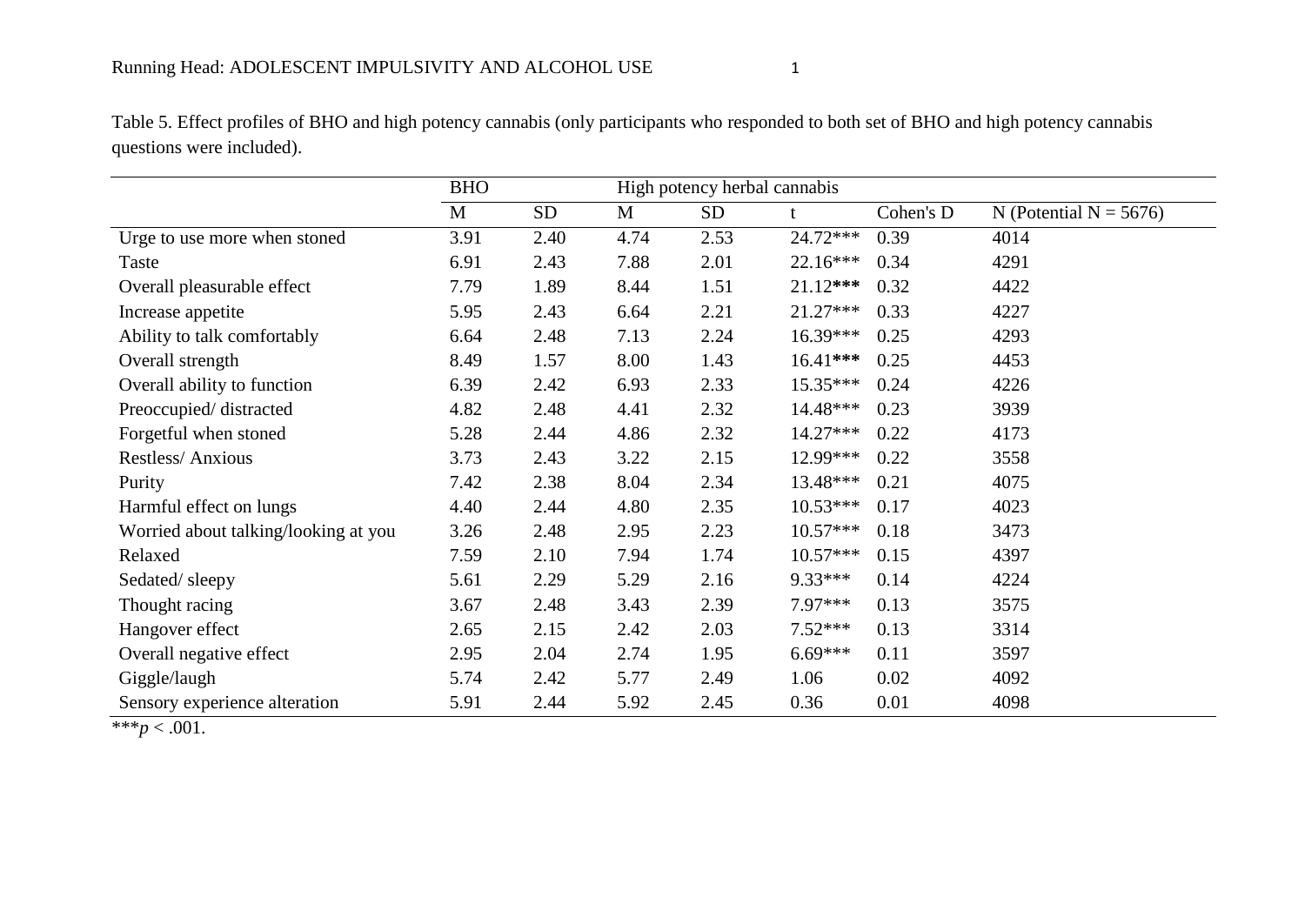#### REFERENCES

- AIHW. (2014). 2013 National Drug Strategy Household Survey report. *Drug statistics series no. 28*. Canberra: Australian Institute of Health and Welfare.
- Barratt, M. J., Ferris, J. A., Zahnow, R., Palamar, J. J., Maier, L. J., & Winstock, A. R. (2017). Moving on from representativeness: testing the utility of the Global Drug Survey. . *Manuscript under review.*
- Cavazos-Rehg, P. A., Sowles, S. J., Krauss, M. J., Agbonavbare, V., Grucza, R., & Bierut, L. (2016). A content analysis of tweets about high-potency marijuana. *Drug and Alcohol Dependence, 166*, 100-108. doi: 10.1016/j.drugalcdep.2016.06.034
- Crawford, A. (2016, October 6). Rise in UK explosions linked to super-strength cannabis, *BBC News*. Retrieved from<http://www.bbc.com/news/uk-36988316>
- Curran, H. V., Freeman, T. P., Mokrysz, C., Lewis, D. A., Morgan, C. J., & Parsons, L. H. (2016). Keep off the grass? Cannabis, cognition and addiction. *Nature Reviews: Neuroscience, 17*(5), 293-306. doi: 10.1038/nrn.2016.28
- Daniulaityte, R., Nahhas, R. W., Wijeratne, S., Carlson, R. G., Lamy, F. R., Martins, S. S., . . . Sheth, A. (2015). "Time for dabs": Analyzing Twitter data on marijuana concentrates across the U.S. *Drug and Alcohol Dependence, 155*, 307-311. doi: 10.1016/j.drugalcdep.2015.07.1199
- De Hert, M., Correll, C. U., Bobes, J., Cetkovich-Bakmas, M., Cohen, D., Asai, I., . . . Leucht, S. (2011). Physical illness in patients with severe mental disorders. I. Prevalence, impact of medications and disparities in health care. *World Psychiatry, 10*(1), 52-77.
- Di Forti, M., Marconi, A., Carra, E., Fraietta, S., Trotta, A., Bonomo, M., . . . Murray, R. M. (2015). Proportion of patients in south London with first-episode psychosis attributable to use of high potency cannabis: a case-control study. *Lancet Psychiatry, 2*(3), 233-238. doi: 10.1016/S2215-0366(14)00117-5
- ElSohly, M. A., Mehmedic, Z., Foster, S., Gon, C., Chandra, S., & Church, J. C. (2016). Changes in cannabis potency over the last 2 decades (1995-2014): analysis of current data in the United States. *Biological Psychiatry, 79*(7), 613-619. doi: 10.1016/j.biopsych.2016.01.004
- Englund, A., Freeman, T. P., Murray, R. M., & McGuire, P. (2017). Can we make cannabis safer? *The Lancet Psychiatry*.
- Freeman, T., & Swift, W. (2016). Cannabis potency: the need for global monitoring. *Addiction, 111*(2), 376-377.
- Freeman, T. P., Morgan, C. J., Hindocha, C., Schafer, G., Das, R. K., & Curran, H. V. (2014). Just say 'know': how do cannabinoid concentrations influence users' estimates of cannabis potency and the amount they roll in joints? *Addiction, 109*(10), 1686-1694.
- Freeman, T. P., & Winstock, A. R. (2015). Examining the profile of high-potency cannabis and its association with severity of cannabis dependence. *Psychological Medicine, 45*(15), 3181- 3189. doi: 10.1017/S0033291715001178
- Green, B., Kavanagh, D., & Young, R. (2003). Being stoned: a review of self-reported cannabis effects. *Drug and Alcohol Review, 22*(4), 453-460. doi: 10.1080/09595230310001613976
- Hall, W., & Degenhardt, L. (2015). High potency cannabis: a risk factor for dependence, poor psychosocial outcomes, and psychosis. *BMJ, 350*, h1205. doi: 10.1136/bmj.h1205
- Hardwick, S., & King, L. A. (2008). Home Office Cannabis Potency Study 2008. St Albans: Home Office Scientific Development Branch.
- Hindocha, C., Freeman, T. P., Ferris, J. A., Lynskey, M. T., & Winstock, A. R. (2016). No smoke without tobacco: a global overview of cannabis and tobacco routes of administration and their association with intention to quit. *Frontiers in Psychiatry, 7*, 104. doi: 10.3389/fpsyt.2016.00104
- Iversen, L. L. (2001). *The science of marijuana*: Oxford University Press.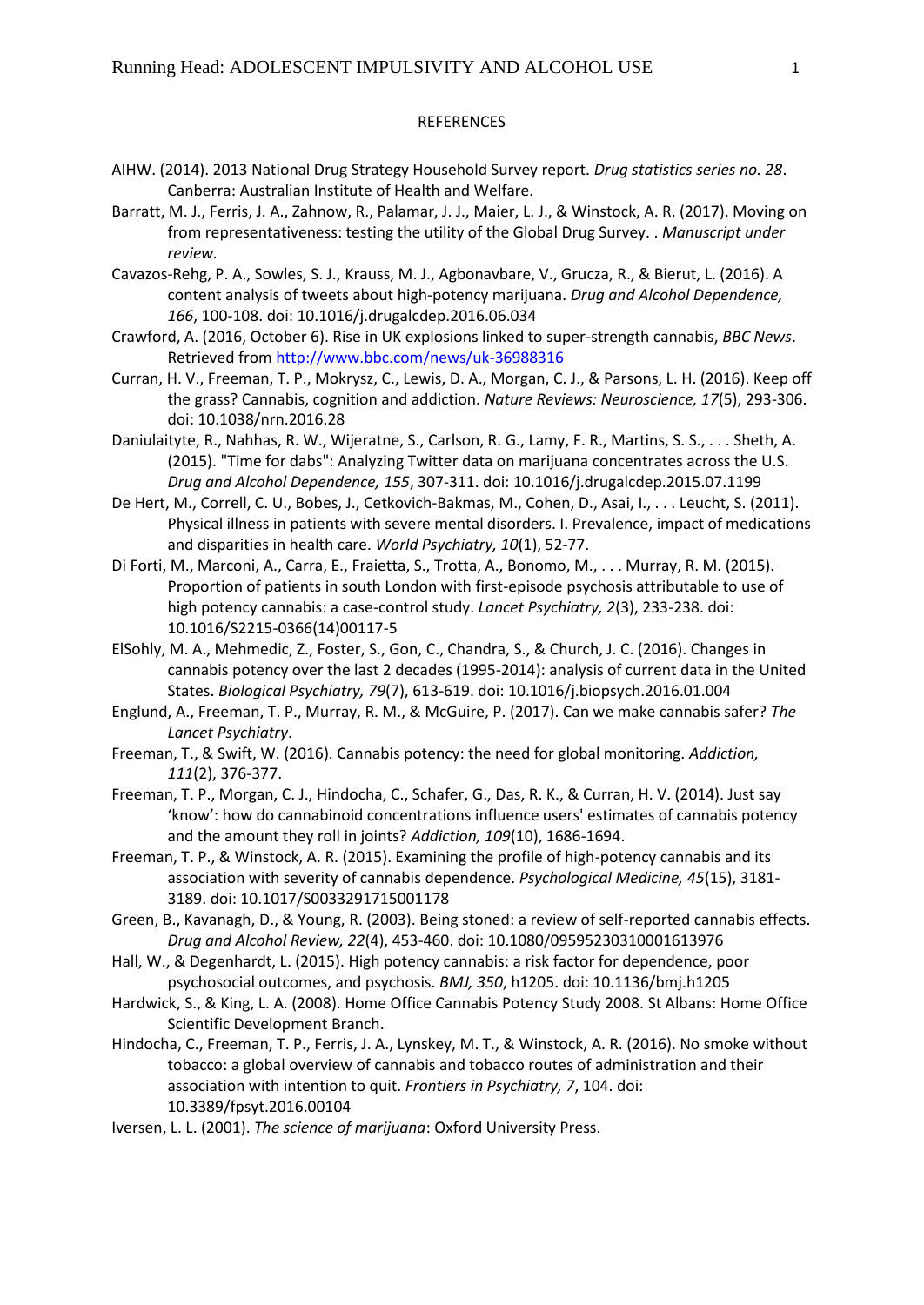- Jensen, G., Bertelotti, R., Greenhalgh, D., Palmieri, T., & Maguina, P. (2015). Honey oil burns: a growing problem. *Journal of Burn Care & Research, 36*(2), e34-37. doi: 10.1097/bcr.0000000000000067
- Jensen, R. P., Luo, W., Pankow, J. F., Strongin, R. M., & Peyton, D. H. (2015). Hidden formaldehyde in e-cigarette aerosols. *New England Journal of Medicine, 372*(4), 392-394. doi: 10.1056/NEJMc1413069
- Loflin, M., & Earleywine, M. (2014). A new method of cannabis ingestion: the dangers of dabs? *Addictive Behaviors, 39*(10), 1430-1433. doi: 10.1016/j.addbeh.2014.05.013
- Miller, B. L., Stogner, J. M., & Miller, J. M. (2016). Exploring butane hash oil use: a research note. *Journal of Psychoactive Drugs, 48*(1), 44-49. doi: 10.1080/02791072.2015.1118173
- Morean, M. E., Kong, G., Camenga, D. R., Cavallo, D. A., & Krishnan-Sarin, S. (2015). High school students' use of electronic cigarettes to vaporize cannabis. *Pediatrics, 136*(4), 611-616.
- Niesink, R., Rigter, S., Koeter, M. W., & Brunt, T. M. (2015). Potency trends of Delta9 tetrahydrocannabinol, cannabidiol and cannabinol in cannabis in the Netherlands: 2005-15. *Addiction, 110*(12), 1941-1950. doi: 10.1111/add.13082
- Pijlman, F., Rigter, S., Hoek, J., Goldschmidt, H., & Niesink, R. (2005). Strong increase in total delta‐ THC in cannabis preparations sold in Dutch coffee shops. *Addiction biology, 10*(2), 171-180.
- Potter, G., R. , & Chatwin, C. (2012). The problem with "skunk". *Drugs and Alcohol Today, 12*(4), 232- 240. doi: 10.1108/17459261211286645
- Raber, J. C., Elzinga, S., & Kaplan, C. (2015). Understanding dabs: contamination concerns of cannabis concentrates and cannabinoid transfer during the act of dabbing. *Journal of Toxicological Sciences, 40*(6), 797-803. doi: 10.2131/jts.40.797
- Rotermann, M., & Langlois, K. (2015). Prevalence and correlates of marijuana use in Canada, 2012. *Health Reports, 26*(4), 10-15.
- Rubin, D. B. (2009). *Multiple imputation for nonresponse in surveys*. New York: John Wiley & Sons.
- Russo, E. B. (2016). Current Therapeutic Cannabis Controversies and Clinical Trial Design Issues. *Frontiers in Pharmacology, 7*, 309. doi: 10.3389/fphar.2016.00309
- SAMHSA. (2014). U.S. National Survey on Drug Use and Health: Model-Based Prevalence Estimates (50 States and the District of Columbia) 2013-2014. Rockville, MD: Substance Abuse and Mental Health Services Adminstration.
- StataCorp. (2013). *Stata Statistical Software: Release 13.*: College Station, TX: StataCorp LP.
- Stogner, J. M., & Miller, B. L. (2015a). Assessing the dangers of "dabbing": mere marijuana or harmful new trend? *Pediatrics, 136*(1), 1-3. doi: 10.1542/peds.2015-0454
- Stogner, J. M., & Miller, B. L. (2015b). The dabbing dilemma: a call for research on butane hash oil and other alternate forms of cannabis use. *Substance Abuse, 36*(4), 393-395. doi: 10.1080/08897077.2015.1071724
- Sullivan, N., Elzinga, S., & Raber, J. C. (2013). Determination of pesticide residues in cannabis smoke. *Journal of Toxicology, 2013*, 378168. doi: 10.1155/2013/378168
- Swift, W., Wong, A., Li, K. M., Arnold, J. C., & McGregor, I. S. (2013). Analysis of cannabis seizures in NSW, Australia: cannabis potency and cannabinoid profile. *PLoS One, 8*(7), e70052.
- Troutt, W. D., & DiDonato, M. D. (2017). Carbonyl compounds produced by vaporizing cannabis oil thinning agents. *Journal of Alternative and Complementary Medicine, March 29*, 10.1089/acm.2016.0337. doi: 10.1089/acm.2016.0337
- UN Office on Drugs and Crime. (2015). World Drug Report 2015 (Vol. E. 15. XI.6). NY: United Nations.
- van der Pol, P., Liebregts, N., de Graaf, R., Korf, D. J., van den Brink, W., & van Laar, M. (2013). Validation of self-reported cannabis dose and potency: an ecological study. *Addiction, 108*(10), 1801-1808. doi: 10.1111/add.12226
- Winstock, A., Lynskey, M., Borschmann, R., & Waldron, J. (2015). Risk of emergency medical treatment following consumption of cannabis or synthetic cannabinoids in a large global sample. *Journal of Psychopharmacology (Oxford, England), 29*(6), 698-703. doi: 10.1177/0269881115574493